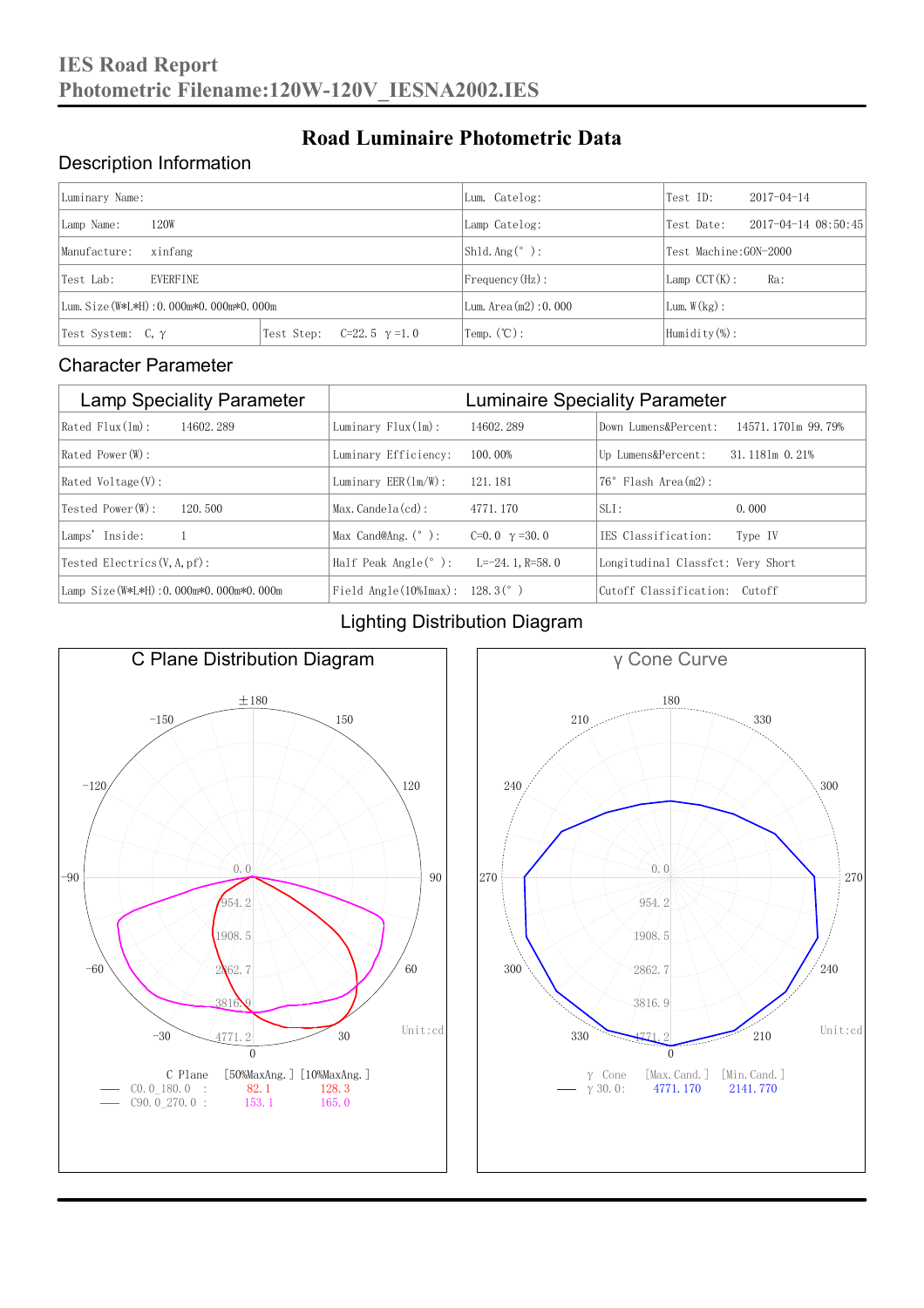### **2D Plane Light Intensity Distribution Curve**

| Lum. Name:           | Lum.Catelog:          | $Test ID: 2017-04-14$          |
|----------------------|-----------------------|--------------------------------|
| Lamp Name: 120W      | Lamp Catelog:         | Test Lab: EVERFINE             |
| Manufacture: xinfang | Test Machine:GON-2000 | Test Date: 2017-04-14 08:50:45 |

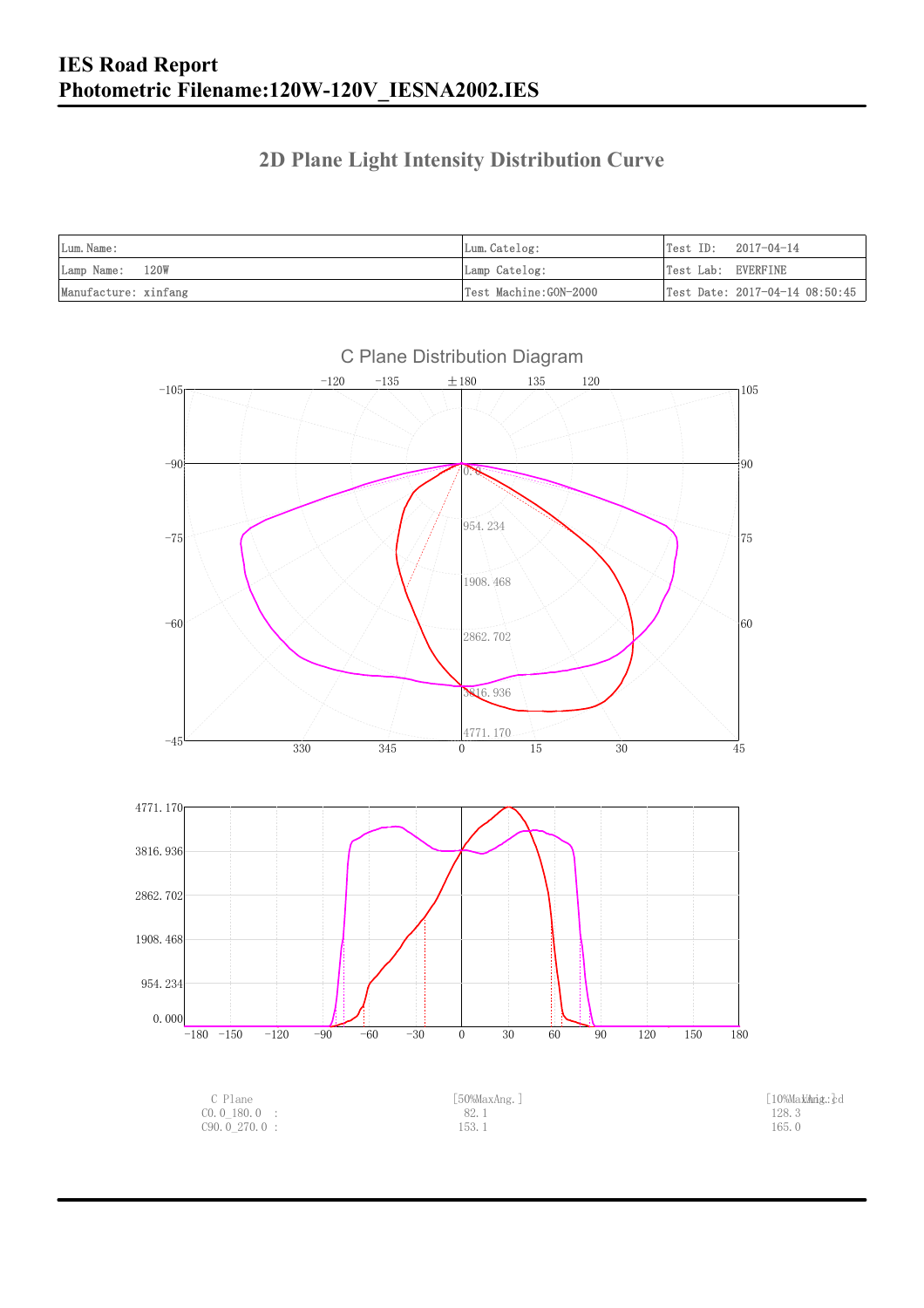### **3D Light Intensity Distribution Modal**

| Lum. Name:           | Lum.Catelog:          | $\textsf{Test ID:} \quad 2017-04-14$ |
|----------------------|-----------------------|--------------------------------------|
| 120W<br>Lamp Name:   | Lamp Catelog:         | Test Lab: EVERFINE                   |
| Manufacture: xinfang | Test Machine:GON-2000 | Test Date: 2017-04-14 08:50:45       |

#### 3D Light Intensity Distribution Modal

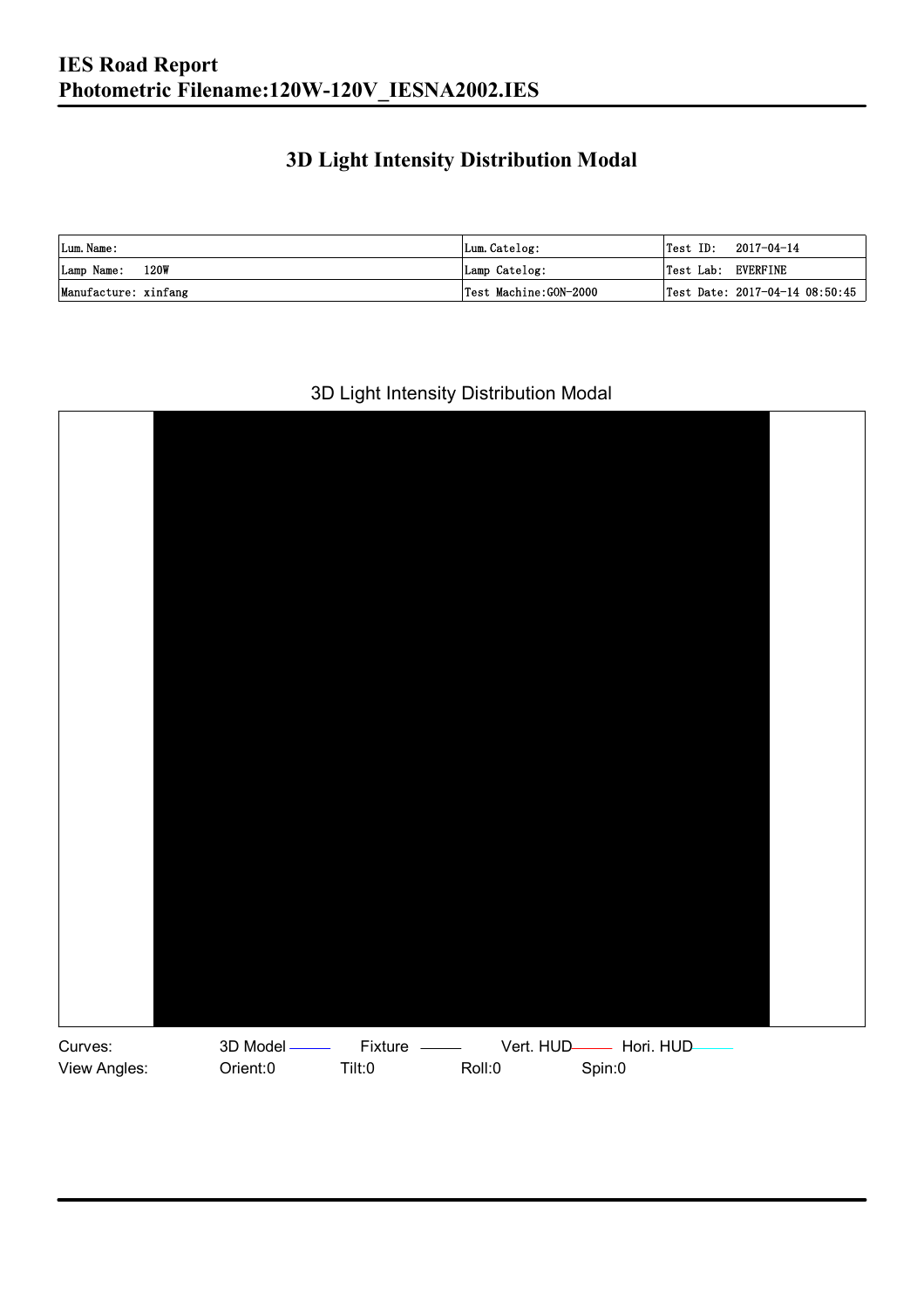#### **IES Road Report Photometric Filename:120W-120V\_IESNA2002.IES**

### **Zonal Flux Tabulation**

| Zone $(\gamma)$ | Zone Flux     | Sums Flux | Zone%Lamp | Sums%Lamp | Zone $(\gamma)$ | Zone Flux     | Sums Flux | Zone%Lamp            | Sums%Lamp |
|-----------------|---------------|-----------|-----------|-----------|-----------------|---------------|-----------|----------------------|-----------|
|                 | $(\text{lm})$ | (1m)      |           |           |                 | $(\text{lm})$ | (1m)      |                      |           |
| $0.0-1.0$       | 3.66          | 3.66      | 0.03      | 0.03      | $45.0 - 46.0$   | 266.67        | 266.67    | 1.83                 | 1.83      |
| $1.0 - 2.0$     | 10.98         | 14.64     | 0.08      | 0.10      | 46.0 $-47.0$    | 269.19        | 535.86    | 1.84                 | 3.67      |
| $2.0 - 3.0$     | 18.28         | 32.93     | 0.13      | 0.23      | $47.0 - 48.0$   | 271.41        | 807.27    | 1.86                 | 5.53      |
| $3.0 - 4.0$     | 25.55         | 58.48     | 0.17      | 0.40      | 48.0-49.0       | 273.31        | 1080.58   | 1.87                 | 7.40      |
| $4.0 - 5.0$     | 32.78         | 91.26     | 0.22      | 0.62      | 49.0 $-50.0$    | 274.83        | 1355.41   | 1.88                 | 9.28      |
| $5.0 - 6.0$     | 39.97         | 131.23    | 0.27      | 0.90      | $50.0 - 51.0$   | 276.02        | 1631.43   | 1.89                 | 11.17     |
| $6.0 - 7.0$     | 47.10         | 178.33    | 0.32      | 1.22      | $51.0 - 52.0$   | 276.88        | 1908.31   | 1.90                 | 13.07     |
| $7.0 - 8.0$     | 54.17         | 232.50    | 0.37      | 1.59      | $52.0 - 53.0$   | 277.35        | 2185.67   | 1.90                 | 14.97     |
| $8.0 - 9.0$     | 61.17         | 293.68    | 0.42      | 2.01      | $53.0 - 54.0$   | 277.36        | 2463.03   | 1.90                 | 16.87     |
| $9.0 - 10.0$    | 68.11         | 361.79    | 0.47      | 2.48      | $54.0 - 55.0$   | 276.89        | 2739.92   | 1.90                 | 18.76     |
| $10.0 - 11.0$   | 74.98         | 436.77    | 0.51      | 2.99      | $55.0 - 56.0$   | 275.94        | 3015.86   | 1.89                 | 20.65     |
| $11.0 - 12.0$   | 81.79         | 518.56    | 0.56      | 3.55      | $56.0 - 57.0$   | 274.44        | 3290.29   | 1.88                 | 22.53     |
| $12.0 - 13.0$   | 88.53         | 607.10    | 0.61      | 4.16      | $57.0 - 58.0$   | 272.23        | 3562.52   | 1.86                 | 24.40     |
| $13.0 - 14.0$   | 95.21         | 702.30    | 0.65      | 4.81      | $58.0 - 59.0$   | 269.08        | 3831.60   | 1.84                 | 26.24     |
| $14.0 - 15.0$   | 101.83        | 804.13    | 0.70      | 5.51      | $59.0 - 60.0$   | 264.98        | 4096.58   | 1.81                 | 28.05     |
| $15.0 - 16.0$   | 108.42        | 912.55    | 0.74      | 6.25      | $60.0 - 61.0$   | 260.09        | 4356.67   | 1.78                 | 29.84     |
| $16.0 - 17.0$   | 114.98        | 1027.53   | 0.79      | 7.04      | $61.0 - 62.0$   | 254.32        | 4610.99   | 1.74                 | 31.58     |
| $17.0 - 18.0$   | 121.53        | 1149.06   | 0.83      | 7.87      | $62.0 - 63.0$   | 247.58        | 4858.57   | 1.70                 | 33.27     |
| $18.0 - 19.0$   | 128.07        | 1277.13   | 0.88      | 8.75      | $63.0 - 64.0$   | 240.17        | 5098.74   | 1.64                 | 34.92     |
| $19.0 - 20.0$   | 134.60        | 1411.73   | 0.92      | 9.67      | $64.0 - 65.0$   | 232.38        | 5331.12   | 1.59                 | 36.51     |
| $20.0 - 21.0$   | 141.13        | 1552.86   | 0.97      | 10.63     | $65.0 - 66.0$   | 224.73        | 5555.84   | 1.54                 | 38.05     |
| $21.0 - 22.0$   | 147.64        | 1700.50   | 1.01      | 11.65     | $66.0 - 67.0$   | 217.38        | 5773.22   | 1.49                 | 39.54     |
| $22.0 - 23.0$   | 154.11        | 1854.61   | 1.06      | 12.70     | $67.0 - 68.0$   | 210.23        | 5983.45   | 1.44                 | 40.98     |
| $23.0 - 24.0$   | 160.54        | 2015.15   | 1.10      | 13.80     | $68.0 - 69.0$   | 203.63        | 6187.09   | 1.39                 | 42.37     |
| $24.0 - 25.0$   | 166.91        | 2182.06   | 1.14      | 14.94     | 69.0 $-70.0$    | 197.13        | 6384.21   | 1.35                 | 43.72     |
| $25.0 - 26.0$   | 173.21        | 2355.27   | 1.19      | 16.13     | $70.0 - 71.0$   | 189.94        | 6574.15   | 1.30                 | 45.02     |
| $26.0 - 27.0$   | 179.46        | 2534.74   | 1.23      | 17.36     | $71.0 - 72.0$   | 182.18        | 6756.33   | 1.25                 | 46.27     |
| $27.0 - 28.0$   | 185.60        | 2720.34   | 1.27      | 18.63     | 72.0-73.0       | 174.06        | 6930.39   | 1.19                 | 47.46     |
| $28.0 - 29.0$   | 191.65        | 2911.98   | 1.31      | 19.94     | $73.0 - 74.0$   | 164.39        | 7094.78   | 1.13                 | 48.59     |
| 29.0-30.0       | 197.58        | 3109.56   | 1.35      | 21.30     | 74.0-75.0       | 152.77        | 7247.55   | $1.\,\allowbreak 05$ | 49.63     |
| $30.0 - 31.0$   | 203.36        | 3312.92   | 1.39      | 22.69     | $75.0 - 76.0$   | 138.34        | 7385.88   | 0.95                 | 50.58     |
| $31.0 - 32.0$   | 208.96        | 3521.88   | 1.43      | 24.12     | 76.0-77.0       | 120.94        | 7506.83   | 0.83                 | 51.41     |
| $32.0 - 33.0$   | 214.39        | 3736.27   | 1.47      | 25.59     | $77.0 - 78.0$   | 104.35        | 7611.17   | 0.71                 | 52.12     |
| $33.0 - 34.0$   | 219.66        | 3955.93   | 1.50      | 27.09     | $78.0 - 79.0$   | 88.12         | 7699.30   | 0.60                 | 52.73     |
| $34.0 - 35.0$   | 224.79        | 4180.72   | 1.54      | 28.63     | $79.0 - 80.0$   | 69.27         | 7768.56   | 0.47                 | 53.20     |
| $35.0 - 36.0$   | 229.70        | 4410.42   | 1.57      | 30.20     | $80.0 - 81.0$   | 51.21         | 7819.77   | 0.35                 | 53.55     |
| $36.0 - 37.0$   | 234.37        | 4644.79   | 1.61      | 31.81     | $81.0 - 82.0$   | 36.56         | 7856.33   | 0.25                 | 53.80     |
| $37.0 - 38.0$   | 238.83        | 4883.62   | 1.64      | 33.44     | $82.0 - 83.0$   | 24.64         | 7880.97   | 0.17                 | 53.97     |
| $38.0 - 39.0$   | 243.09        | 5126.72   | 1.66      | 35.11     | 83.0-84.0       | 15.36         | 7896.33   | 0.11                 | 54.08     |
| $39.0 - 40.0$   | 247.11        | 5373.83   | 1.69      | 36.80     | 84.0-85.0       | 7.94          | 7904.27   | 0.05                 | 54.13     |
| $40.0 - 41.0$   | 250.86        | 5624.69   | 1.72      | 38.52     | 85.0-86.0       | 3.03          | 7907.30   | 0.02                 | 54.15     |
| $41.0 - 42.0$   | 254.38        | 5879.07   | 1.74      | 40.26     | $86.0 - 87.0$   | 1.07          | 7908.37   | 0.01                 | 54.16     |
| $42.0 - 43.0$   | 257.69        | 6136.76   | 1.76      | 42.03     | $87.0 - 88.0$   | 0.60          | 7908.97   | 0.00                 | 54.16     |
| $43.0 - 44.0$   | 260.86        | 6397.62   | 1.79      | 43.81     | 88.0-89.0       | 0.41          | 7909.38   | 0.00                 | 54.17     |
| $44.0 - 45.0$   | 263.87        | 6661.49   | 1.81      | 45.62     | $89.0 - 90.0$   | 0.29          | 7909.68   | 0.00                 | 54.17     |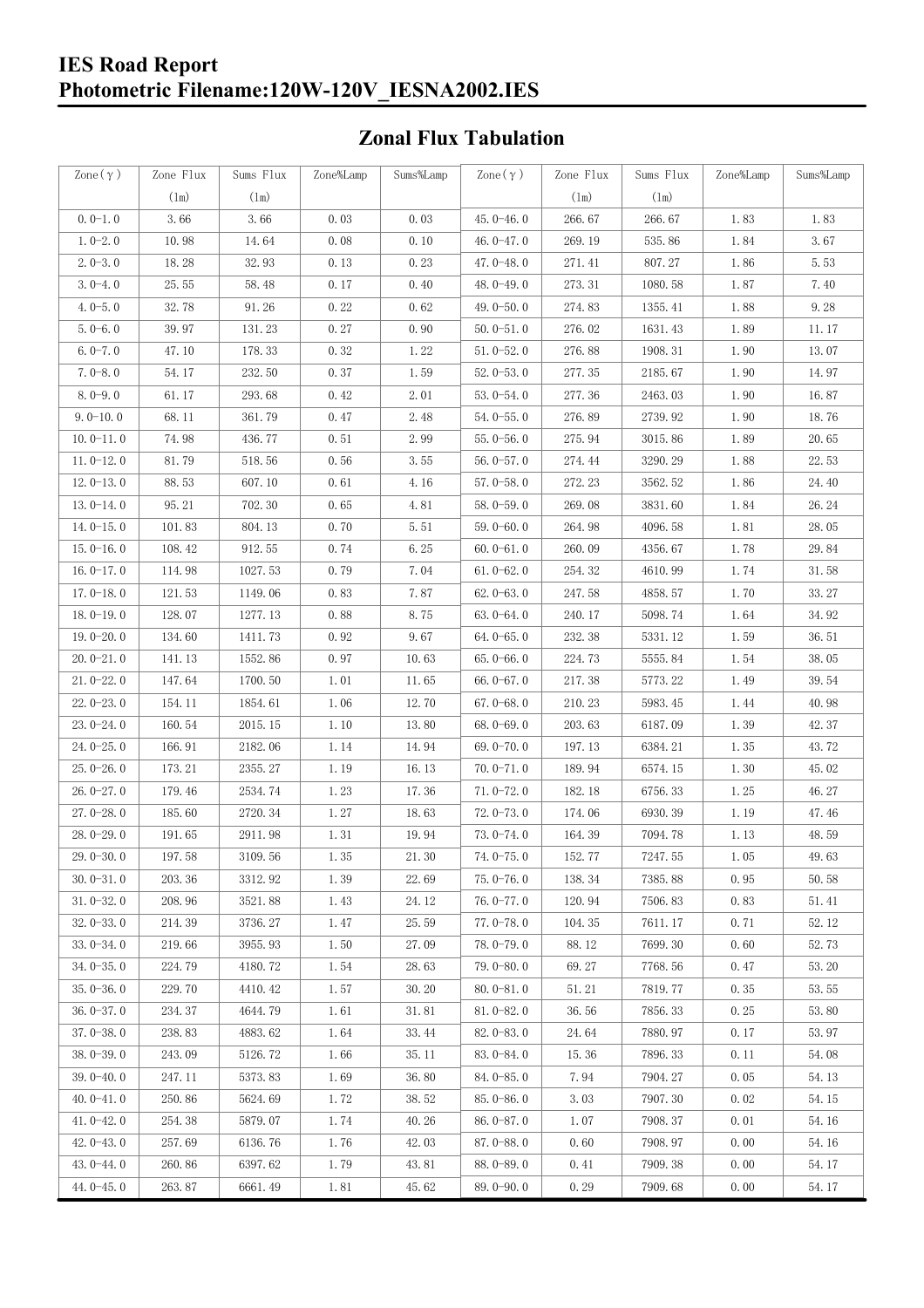### **IES Road Report Photometric Filename:120W-120V\_IESNA2002.IES**

# **Zonal Flux Tabulation - (Cont.)**

| Zone $(\gamma)$ | Zone Flux | Sums Flux     | Zone%Lamp | Sums%Lamp | Zone $(\gamma)$ | Zone Flux | Sums Flux | Zone%Lamp | Sums%Lamp |
|-----------------|-----------|---------------|-----------|-----------|-----------------|-----------|-----------|-----------|-----------|
|                 | (1m)      | $(\text{lm})$ |           |           |                 | (1m)      | (1m)      |           |           |
| $90.0 - 91.0$   | 0.27      | 0.27          | 0.00      | 0.00      | $135.0 - 136.0$ | 0.47      | 0.47      | 0.00      | 0.00      |
| $91.0 - 92.0$   | 0.27      | 0.54          | 0.00      | 0.00      | $136.0 - 137.0$ | 0.46      | 0.93      | 0.00      | 0.01      |
| $92.0 - 93.0$   | 0.27      | 0.80          | 0.00      | 0.01      | 137.0-138.0     | 0.45      | 1.39      | 0.00      | 0.01      |
| $93.0 - 94.0$   | 0.27      | 1.07          | 0.00      | 0.01      | 138.0-139.0     | 0.45      | 1.83      | 0.00      | 0.01      |
| $94.0 - 95.0$   | 0.27      | 1.34          | 0.00      | 0.01      | 139.0-140.0     | 0.44      | 2.27      | 0.00      | 0.02      |
| $95.0 - 96.0$   | 0.28      | 1.62          | 0.00      | 0.01      | $140.0 - 141.0$ | 0.43      | 2.70      | 0.00      | 0.02      |
| $96.0 - 97.0$   | 0.28      | 1.90          | 0.00      | 0.01      | 141.0-142.0     | 0.42      | 3.12      | 0.00      | 0.02      |
| $97.0 - 98.0$   | 0.29      | 2.19          | 0.00      | 0.02      | 142.0-143.0     | 0.41      | 3.53      | 0.00      | 0.02      |
| $98.0 - 99.0$   | 0.30      | 2.49          | 0.00      | 0.02      | 143.0-144.0     | 0.40      | 3.93      | 0.00      | 0.03      |
| $99.0 - 100.0$  | 0.31      | 2.80          | 0.00      | 0.02      | 144.0-145.0     | 0.39      | 4.32      | 0.00      | 0.03      |
| $100.0 - 101.0$ | 0.32      | 3.13          | 0.00      | 0.02      | $145.0 - 146.0$ | 0.38      | 4.70      | 0.00      | 0.03      |
| $101.0 - 102.0$ | 0.33      | 3.46          | 0.00      | 0.02      | $146.0 - 147.0$ | 0.38      | 5.08      | 0.00      | 0.03      |
| $102.0 - 103.0$ | 0.35      | 3.81          | 0.00      | 0.03      | 147.0-148.0     | 0.37      | 5.45      | 0.00      | 0.04      |
| $103.0 - 104.0$ | 0.36      | 4.17          | 0.00      | 0.03      | 148.0-149.0     | 0.36      | 5.81      | 0.00      | 0.04      |
| $104.0 - 105.0$ | 0.38      | 4.55          | 0.00      | 0.03      | $149.0 - 150.0$ | 0.35      | 6.16      | 0.00      | 0.04      |
| $105.0 - 106.0$ | 0.40      | 4.95          | 0.00      | 0.03      | $150.0 - 151.0$ | 0.34      | 6.51      | 0.00      | 0.04      |
| $106.0 - 107.0$ | 0.42      | 5.37          | 0.00      | 0.04      | $151.0 - 152.0$ | 0.33      | 6.84      | 0.00      | 0.05      |
| $107.0 - 108.0$ | 0.44      | 5.81          | 0.00      | 0.04      | $152.0 - 153.0$ | 0.32      | 7.15      | 0.00      | 0.05      |
| $108.0 - 109.0$ | 0.46      | 6.27          | 0.00      | 0.04      | $153.0 - 154.0$ | 0.31      | 7.46      | 0.00      | 0.05      |
| $109.0 - 110.0$ | 0.47      | 6.74          | 0.00      | 0.05      | 154.0-155.0     | 0.29      | 7.75      | 0.00      | 0.05      |
| $110.0 - 111.0$ | 0.48      | 7.22          | 0.00      | 0.05      | $155.0 - 156.0$ | 0.28      | 8.03      | 0.00      | 0.06      |
| $111.0 - 112.0$ | 0.49      | 7.72          | 0.00      | 0.05      | $156.0 - 157.0$ | 0.27      | 8.30      | 0.00      | 0.06      |
| $112.0 - 113.0$ | 0.50      | 8.21          | 0.00      | 0.06      | $157.0 - 158.0$ | 0.25      | 8.55      | 0.00      | 0.06      |
| $113.0 - 114.0$ | 0.50      | 8.72          | 0.00      | 0.06      | $158.0 - 159.0$ | 0.24      | 8.80      | 0.00      | 0.06      |
| $114.0 - 115.0$ | 0.51      | 9.23          | 0.00      | 0.06      | $159.0 - 160.0$ | 0.23      | 9.03      | 0.00      | 0.06      |
| $115.0 - 116.0$ | 0.51      | 9.74          | 0.00      | 0.07      | $160.0 - 161.0$ | 0.22      | 9.25      | 0.00      | 0.06      |
| $116.0 - 117.0$ | 0.51      | 10.25         | 0.00      | 0.07      | $161.0 - 162.0$ | 0.21      | 9.46      | 0.00      | 0.06      |
| $117.0 - 118.0$ | 0.51      | 10.76         | 0.00      | 0.07      | $162.0 - 163.0$ | 0.20      | 9.66      | 0.00      | 0.07      |
| $118.0 - 119.0$ | 0.52      | 11.28         | 0.00      | 0.08      | $163.0 - 164.0$ | 0.19      | 9.84      | 0.00      | 0.07      |
| $119.0 - 120.0$ | 0.52      | 11.80         | 0.00      | 0.08      | $164.0 - 165.0$ | 0.18      | 10.02     | 0.00      | 0.07      |
| $120.0 - 121.0$ | 0.53      | 12.33         | 0.00      | 0.08      | $165.0 - 166.0$ | 0.17      | 10.19     | 0.00      | 0.07      |
| $121.0 - 122.0$ | 0.53      | 12.86         | 0.00      | 0.09      | 166.0 $-167.0$  | 0.16      | 10.35     | 0.00      | 0.07      |
| $122.0 - 123.0$ | 0.54      | 13.39         | 0.00      | 0.09      | $167.0 - 168.0$ | 0.16      | 10.51     | 0.00      | 0.07      |
| $123.0 - 124.0$ | 0.54      | 13.93         | 0.00      | 0.10      | $168.0 - 169.0$ | 0.15      | 10.66     | 0.00      | 0.07      |
| $124.0 - 125.0$ | 0.54      | 14.47         | 0.00      | 0.10      | 169.0-170.0     | 0.15      | 10.81     | 0.00      | 0.07      |
| $125.0 - 126.0$ | 0.54      | 15.01         | 0.00      | 0.10      | $170.0 - 171.0$ | 0.14      | 10.95     | 0.00      | 0.07      |
| $126.0 - 127.0$ | 0.54      | 15.55         | 0.00      | 0.11      | 171.0-172.0     | 0.13      | 11.07     | 0.00      | 0.08      |
| $127.0 - 128.0$ | 0.53      | 16.08         | 0.00      | 0.11      | 172.0-173.0     | 0.11      | 11.19     | 0.00      | 0.08      |
| 128.0-129.0     | 0.53      | 16.61         | 0.00      | 0.11      | 173.0-174.0     | 0.10      | 11.28     | 0.00      | 0.08      |
| $129.0 - 130.0$ | 0.52      | 17.13         | 0.00      | 0.12      | 174.0-175.0     | 0.08      | 11.37     | 0.00      | 0.08      |
| $130.0 - 131.0$ | 0.50      | 17.63         | 0.00      | 0.12      | $175.0 - 176.0$ | 0.07      | 11.43     | 0.00      | 0.08      |
| $131.0 - 132.0$ | 0.49      | 18.12         | 0.00      | 0.12      | $176.0 - 177.0$ | 0.05      | 11.49     | 0.00      | 0.08      |
| $132.0 - 133.0$ | 0.49      | 18.61         | 0.00      | 0.13      | 177.0-178.0     | 0.04      | 11.52     | 0.00      | 0.08      |
| $133.0 - 134.0$ | 0.48      | 19.09         | 0.00      | 0.13      | 178.0-179.0     | 0.02      | 11.55     | 0.00      | 0.08      |
| $134.0 - 135.0$ | 0.47      | 19.56         | 0.00      | 0.13      | $179.0 - 180.0$ | 0.01      | 11.55     | 0.00      | 0.08      |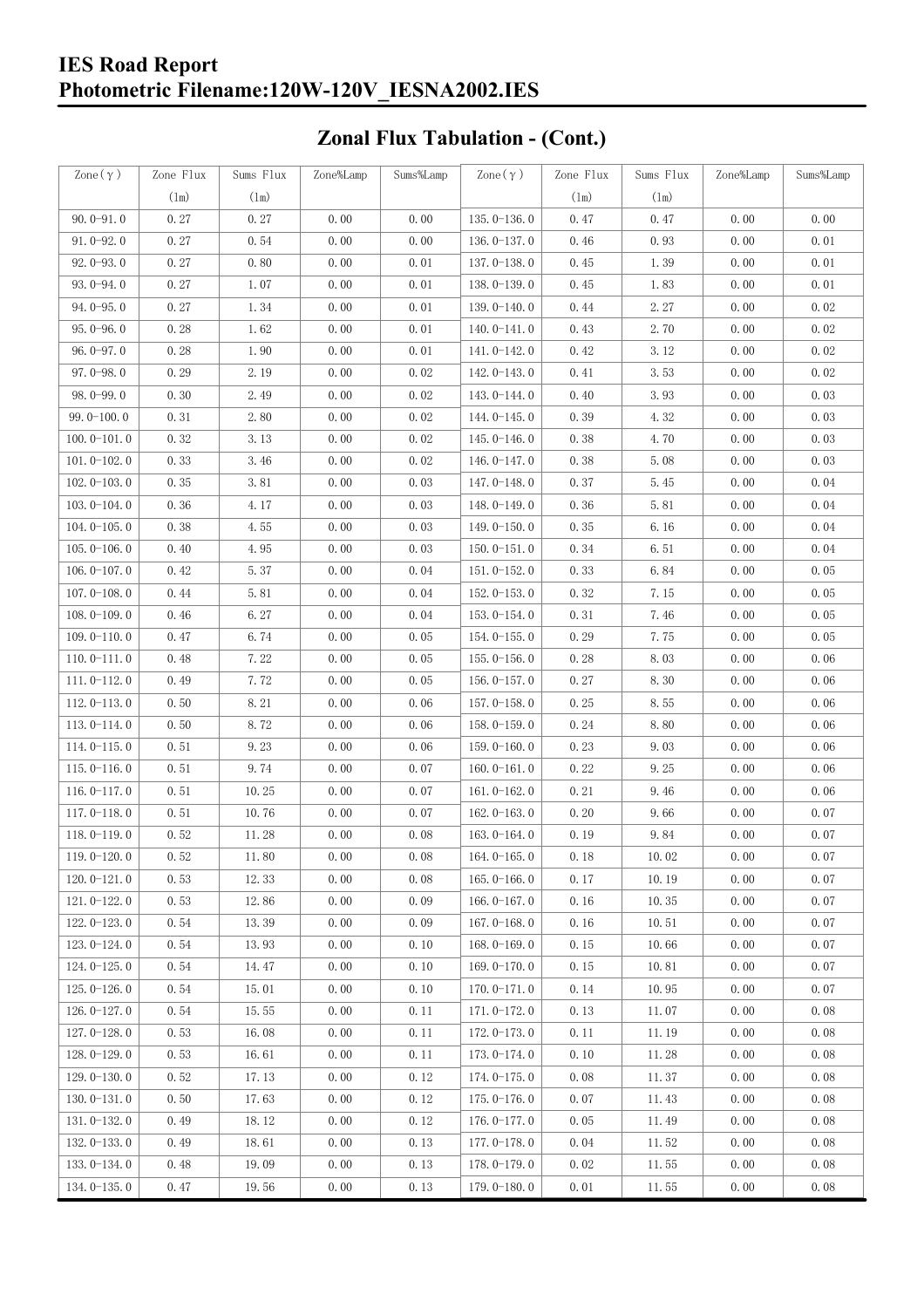### **Rectangle ISO Lighting Intensity Diagram**

| Lum. Name:           | Lum.Catelog:          | $\textsf{Test ID:} \quad 2017-04-14$      |
|----------------------|-----------------------|-------------------------------------------|
| Lamp Name: 120W      | Lamp Catelog:         | Test Lab: EVERFINE                        |
| Manufacture: xinfang | Test Machine:GON-2000 | $\sqrt{2}$ Test Date: 2017-04-14 08:50:45 |



Maximum Cand.@Angle: H=30.0°,V=0.0°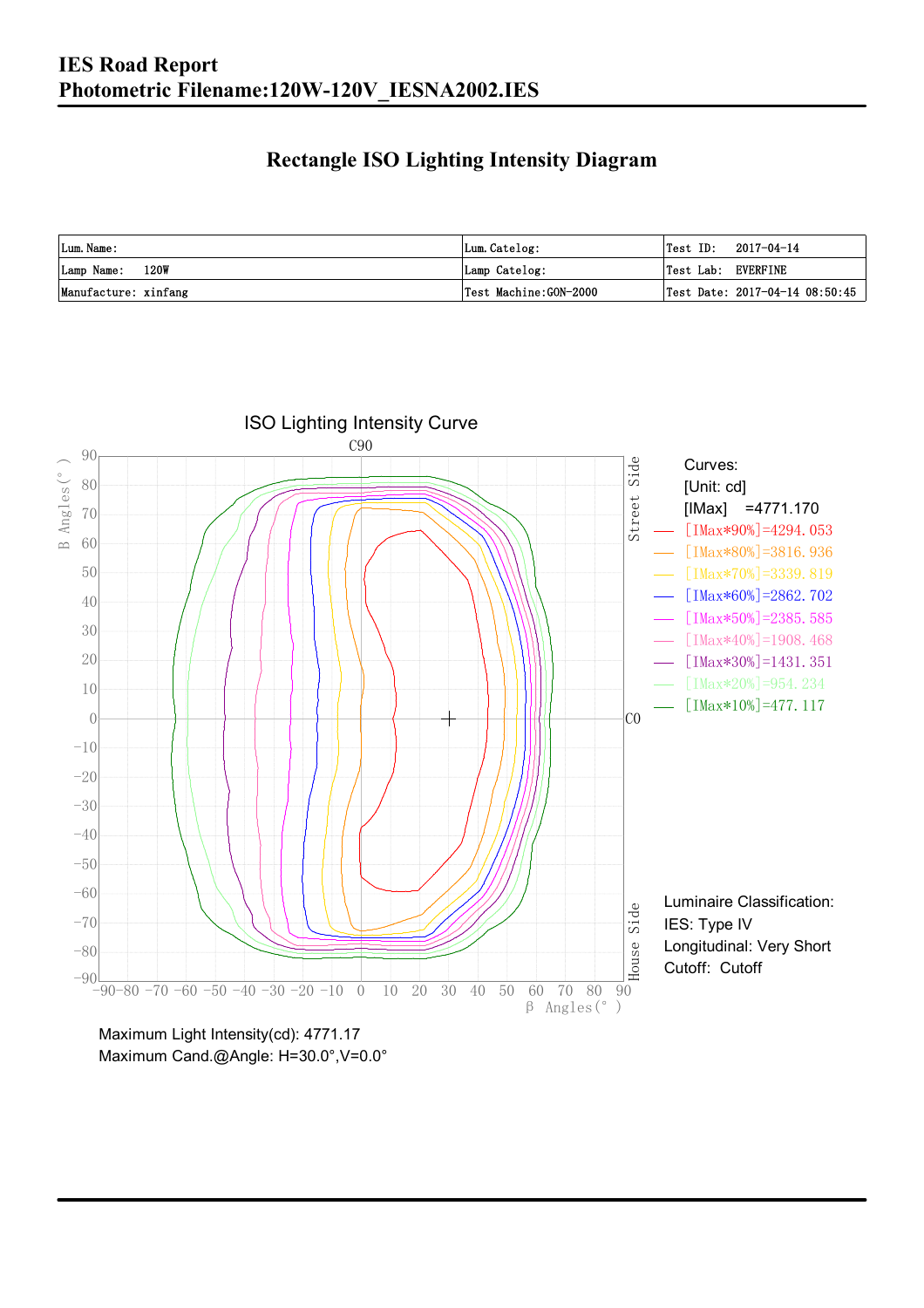### **Round ISO Lighting Intensity Diagram**

| Lum. Name:           | Lum.Catelog:          | Test ID:<br>2017-04-14             |
|----------------------|-----------------------|------------------------------------|
| 120W<br>Lamp Name:   | Lamp Catelog:         | Test Lab: EVERFINE                 |
| Manufacture: xinfang | Test Machine:GON-2000 | Test Date: $2017-04-14$ $08:50:45$ |

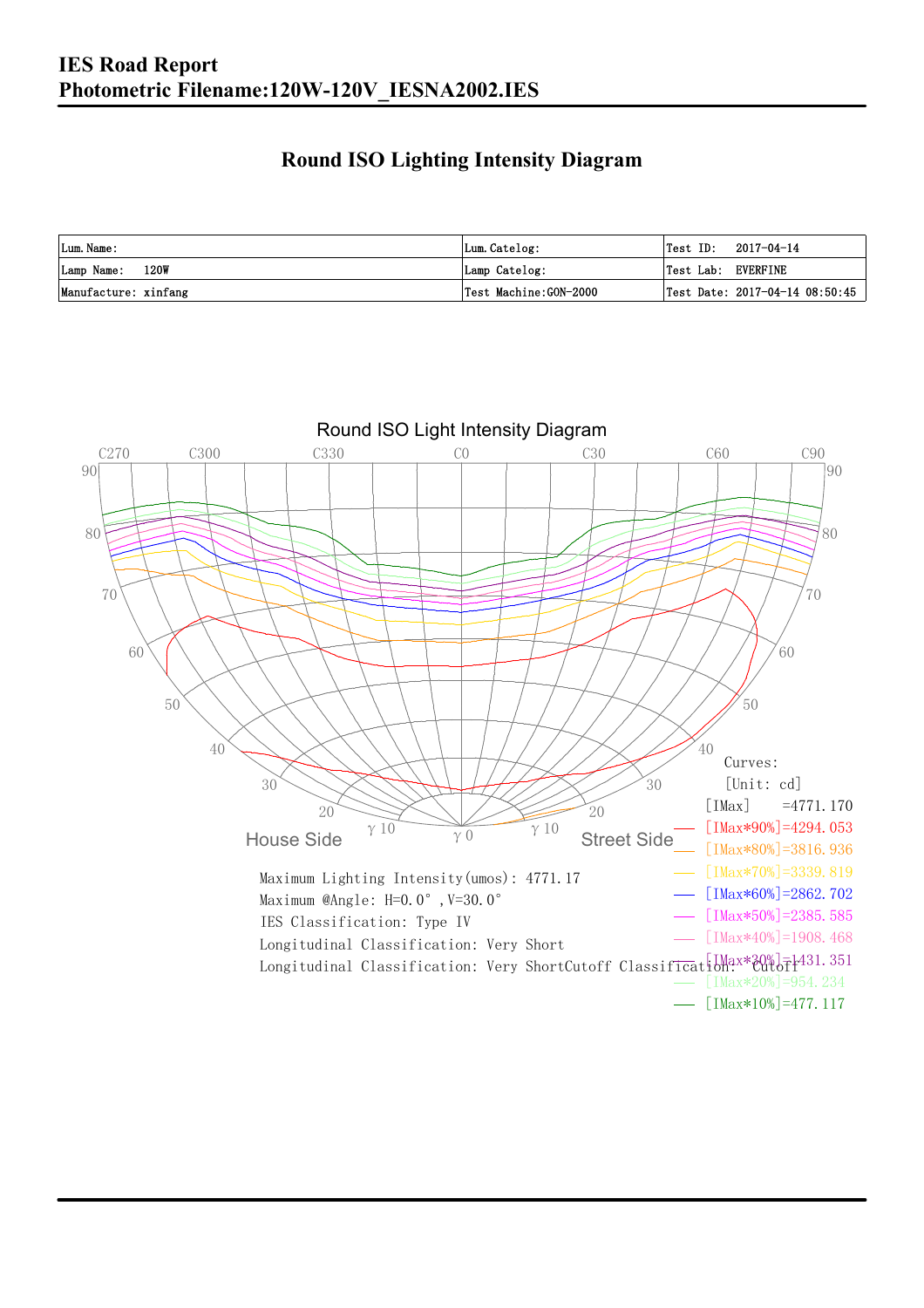#### **Plane ISO-Illuminance Diagram**

| Lum. Name:           | Lum.Catelog:          | $\textsf{Test ID:} \quad 2017-04-14$           |
|----------------------|-----------------------|------------------------------------------------|
| Lamp Name: 120W      | Lamp Catelog:         | Test Lab: EVERFINE                             |
| Manufacture: xinfang | Test Machine:GON-2000 | $\vert$ Test Date: 2017-04-14 08:50:45 $\vert$ |



Plane ISO-Illuminance Curve

Working Plane Maximum Illuminance(lx): 452.44 Working Plane Maximum Illuminance Position(d/h):H0.0 V0.2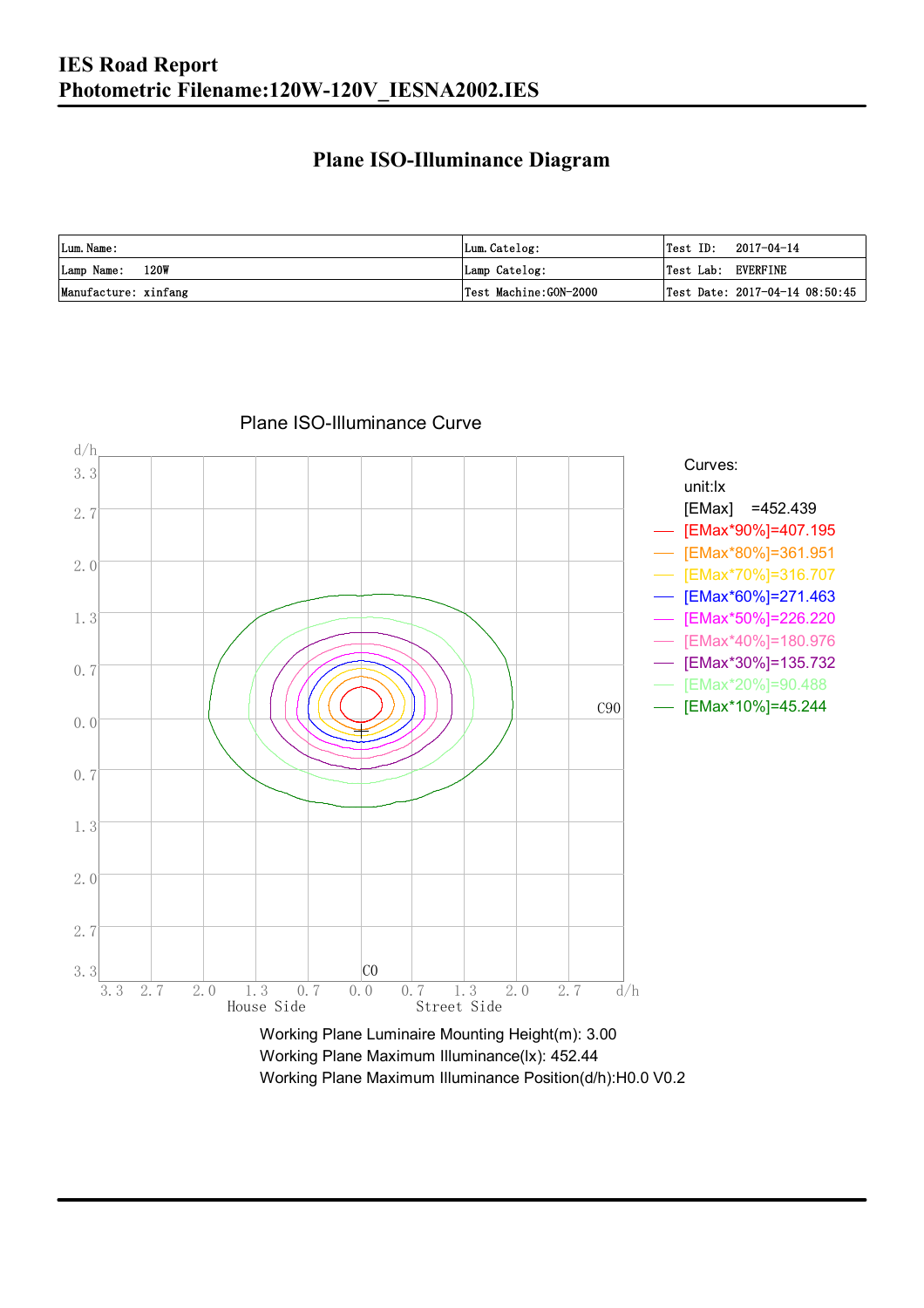### **3D Plane ISO Illuminance Diagram**

| Lum. Name:           | Lum.Catelog:          | $\textsf{Test ID:} \quad 2017-04-14$ |                                |
|----------------------|-----------------------|--------------------------------------|--------------------------------|
| Lamp Name: 120W      | Lamp Catelog:         | Test Lab: EVERFINE                   |                                |
| Manufacture: xinfang | Test Machine:GON-2000 |                                      | Test Date: 2017-04-14 08:50:45 |

#### 3D Plane Illuminance Modal

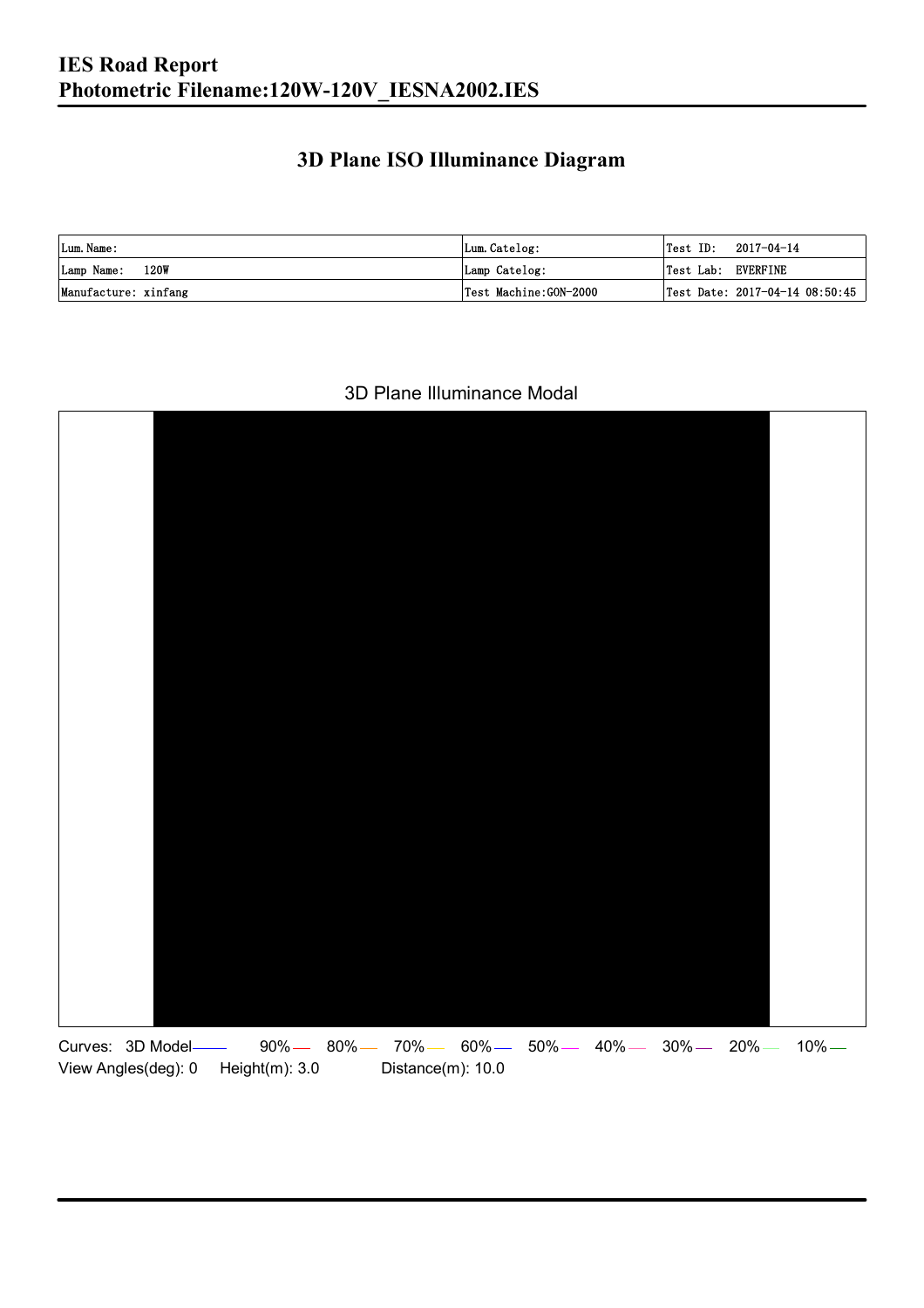### **Space ISO Illuminance Diagram**

| Lum. Name:           | Lum.Catelog:          | Test ID:<br>2017-04-14                    |
|----------------------|-----------------------|-------------------------------------------|
| 120W<br>Lamp Name:   | Lamp Catelog:         | Test Lab: EVERFINE                        |
| Manufacture: xinfang | Test Machine:GON-2000 | $\sqrt{2}$ Test Date: 2017-04-14 08:50:45 |



### Space ISO Illuminance Curve

Space Plane Maximum Illuminance and @Angle:4071.95lx,9.0deg Plane Maximum Lighting Intensity and @Angle:4771.170cd,0eg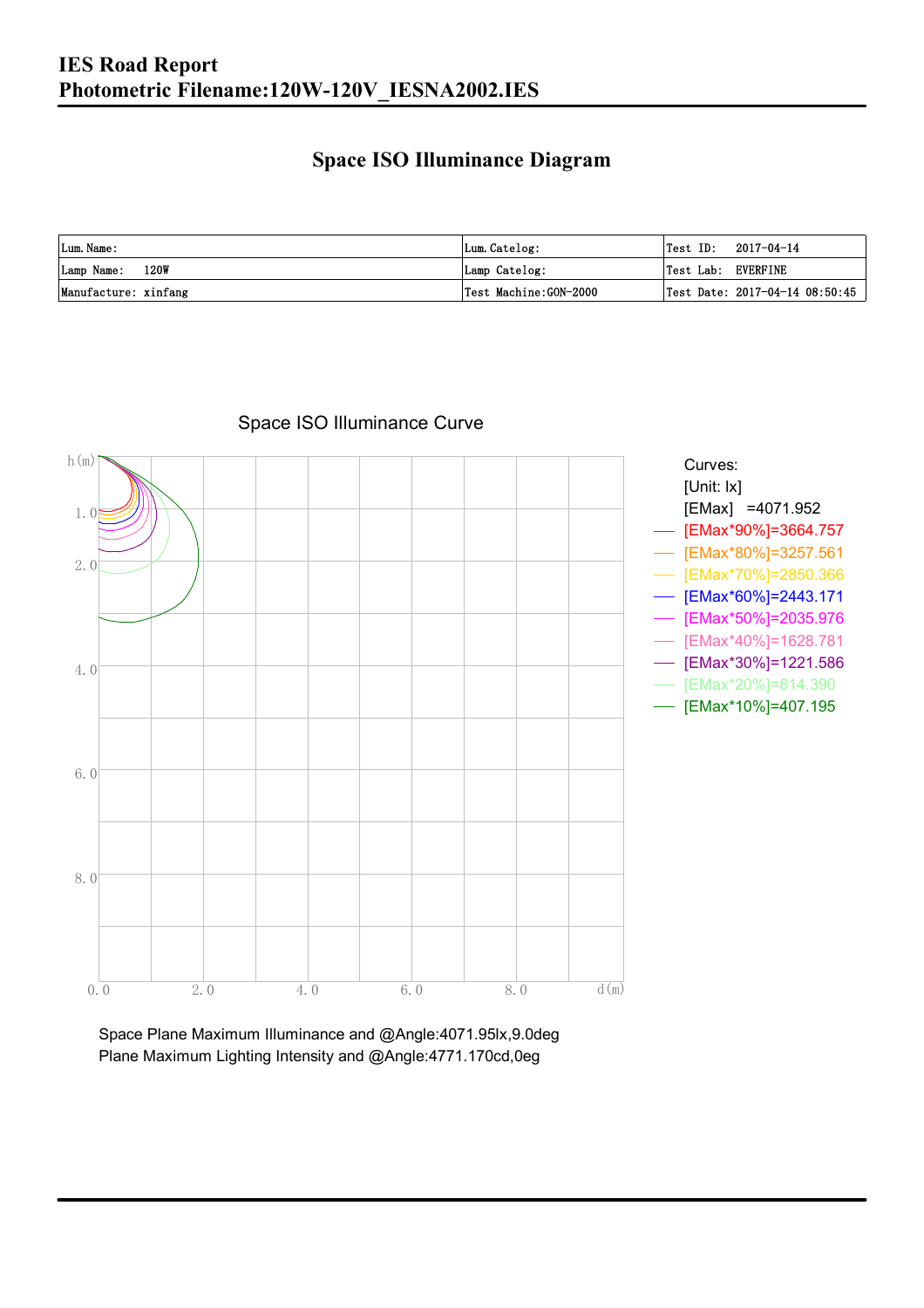### **Illuminance-Distance Diagram**

| Lum. Name:           | Lum.Catelog:          |                    | $\textsf{Test ID:} \quad 2017-04-14$ |
|----------------------|-----------------------|--------------------|--------------------------------------|
| 120W<br>Lamp Name:   | Lamp Catelog:         | Test Lab: EVERFINE |                                      |
| Manufacture: xinfang | Test Machine:GON-2000 |                    | Test Date: 2017-04-14 08:50:45       |

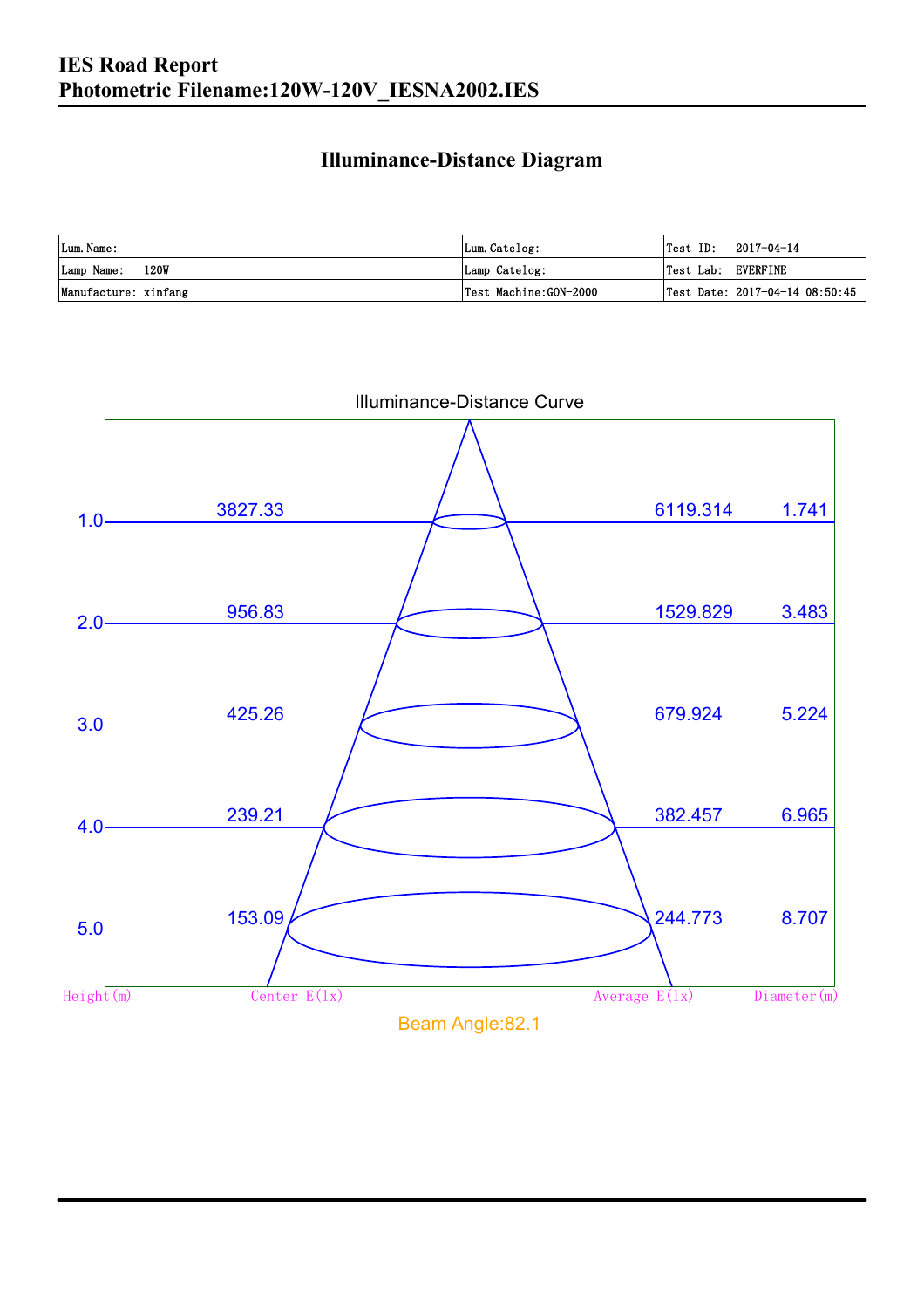### **Road Coefficient of Utilization Curves**

| Lum. Name:           | Lum.Catelog:          | Test ID:           | 2017-04-14                     |
|----------------------|-----------------------|--------------------|--------------------------------|
| Lamp Name: 120W      | Lamp Catelog:         | Test Lab: EVERFINE |                                |
| Manufacture: xinfang | Test Machine:GON-2000 |                    | Test Date: 2017-04-14 08:50:45 |



Tilt Angles: Ang1(deg): 0 Ang2(deg): 5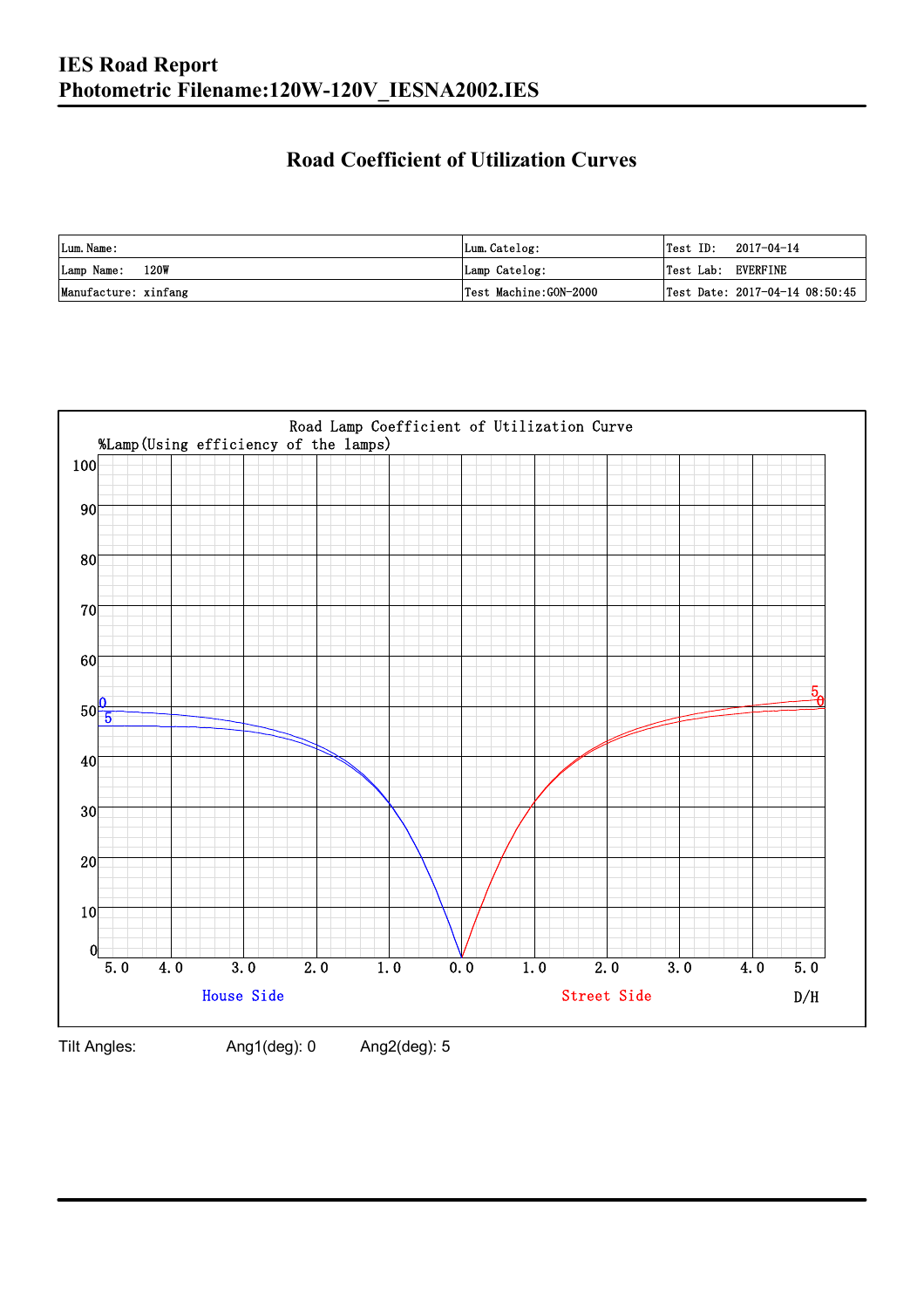#### **IES Road Report Photometric Filename:120W-120V\_IESNA2002.IES**

## **Candela Tabulation**

| V/H           | CO.0    | C22.5   | C45.0   | C67.5   | C90.0   | C112.5  | C135.0  | C157.5  | C180.0  | C202.5  | C225.0  | C <sub>247.5</sub> |
|---------------|---------|---------|---------|---------|---------|---------|---------|---------|---------|---------|---------|--------------------|
| $\gamma$ 0.0  | 3827.33 | 3827.33 | 3827.33 | 3827.33 | 3827.33 | 3827.33 | 3827.33 | 3827.33 | 3827.33 | 3827.33 | 3827.33 | 3827.33            |
| $\gamma$ 1.0  | 3882.80 | 3874.75 | 3864.39 | 3850.37 | 3827.98 | 3805.09 | 3788.85 | 3777.52 | 3770.71 | 3776.96 | 3788.80 | 3808.32            |
| $\gamma$ 2.0  | 3937.55 | 3920.06 | 3896.91 | 3871.56 | 3831.74 | 3781.20 | 3746.68 | 3722.93 | 3712.06 | 3724.84 | 3748.69 | 3789.65            |
| $\gamma$ 3.0  | 3984.86 | 3962.50 | 3928.28 | 3892.33 | 3832.76 | 3756.38 | 3702.27 | 3669.87 | 3652.44 | 3671.82 | 3705.96 | 3770.12            |
| $\gamma$ 4.0  | 4030.82 | 4003.35 | 3959.52 | 3909.80 | 3827.57 | 3727.07 | 3656.31 | 3614.72 | 3591.61 | 3615.46 | 3662.52 | 3746.28            |
| $\gamma$ 5.0  | 4072.33 | 4039.48 | 3992.69 | 3925.32 | 3817.87 | 3698.08 | 3611.22 | 3556.90 | 3531.36 | 3559.82 | 3618.97 | 3720.10            |
| $\gamma$ 6.0  | 4114.10 | 4073.54 | 4026.07 | 3942.03 | 3809.61 | 3669.77 | 3563.81 | 3498.04 | 3472.05 | 3504.41 | 3576.00 | 3694.91            |
| $\gamma$ 7.0  | 4152.93 | 4106.91 | 4052.27 | 3955.99 | 3803.93 | 3637.39 | 3516.58 | 3434.72 | 3408.28 | 3445.88 | 3532.30 | 3669.11            |
| $\gamma$ 8.0  | 4190.53 | 4139.92 | 4079.29 | 3968.16 | 3796.40 | 3604.52 | 3466.96 | 3376.66 | 3343.29 | 3386.98 | 3484.77 | 3642.25            |
| $\gamma$ 9.0  | 4226.13 | 4172.27 | 4106.33 | 3978.77 | 3785.82 | 3568.55 | 3419.41 | 3317.15 | 3277.15 | 3324.56 | 3436.54 | 3614.70            |
| $\gamma$ 10.0 | 4261.78 | 4202.44 | 4133.05 | 3989.91 | 3774.84 | 3536.38 | 3372.12 | 3256.61 | 3208.45 | 3261.75 | 3389.11 | 3587.84            |
| $\gamma$ 11.0 | 4300.26 | 4234.27 | 4159.28 | 4004.38 | 3767.32 | 3504.55 | 3324.35 | 3192.82 | 3134.05 | 3198.05 | 3341.62 | 3562.81            |
| $\gamma$ 12.0 | 4334.77 | 4266.51 | 4186.38 | 4023.72 | 3762.38 | 3474.09 | 3276.78 | 3122.61 | 3059.65 | 3129.05 | 3293.93 | 3540.30            |
| $\gamma$ 13.0 | 4362.40 | 4298.39 | 4212.62 | 4045.55 | 3761.29 | 3446.51 | 3227.92 | 3052.40 | 2985.26 | 3060.05 | 3246.16 | 3516.82            |
| $\gamma$ 14.0 | 4384.65 | 4328.51 | 4237.68 | 4065.04 | 3762.47 | 3424.19 | 3176.59 | 2982.32 | 2916.67 | 2991.21 | 3199.75 | 3493.56            |
| $\gamma$ 15.0 | 4405.77 | 4356.81 | 4263.74 | 4083.91 | 3766.59 | 3404.85 | 3125.37 | 2917.94 | 2852.25 | 2929.11 | 3152.56 | 3473.02            |
| $\gamma$ 16.0 | 4427.33 | 4384.69 | 4288.38 | 4104.59 | 3780.02 | 3386.50 | 3072.53 | 2858.96 | 2790.08 | 2866.09 | 3109.54 | 3456.15            |
| $\gamma$ 17.0 | 4450.67 | 4414.06 | 4311.13 | 4128.45 | 3796.22 | 3368.19 | 3019.68 | 2800.49 | 2732.31 | 2806.18 | 3063.74 | 3441.00            |
| $\gamma$ 18.0 | 4477.04 | 4443.38 | 4336.98 | 4153.38 | 3813.59 | 3354.70 | 2966.85 | 2741.83 | 2678.85 | 2749.21 | 3017.95 | 3428.71            |
| $\gamma$ 19.0 | 4508.03 | 4469.68 | 4362.10 | 4176.93 | 3829.65 | 3343.59 | 2916.45 | 2688.38 | 2626.43 | 2693.81 | 2972.20 | 3421.64            |
| $\gamma$ 20.0 | 4537.23 | 4496.86 | 4389.67 | 4203.43 | 3847.65 | 3331.24 | 2870.82 | 2638.77 | 2576.01 | 2641.54 | 2930.73 | 3415.40            |
| $\gamma$ 21.0 | 4564.14 | 4520.87 | 4413.09 | 4230.20 | 3869.21 | 3317.22 | 2827.54 | 2591.60 | 2529.59 | 2594.49 | 2889.41 | 3407.78            |
| $\gamma$ 22.0 | 4591.10 | 4543.14 | 4434.23 | 4258.16 | 3884.21 | 3304.48 | 2787.62 | 2548.68 | 2485.47 | 2551.31 | 2848.72 | 3402.74            |
| $\gamma$ 23.0 | 4620.24 | 4567.92 | 4456.26 | 4284.51 | 3904.50 | 3290.91 | 2747.35 | 2501.59 | 2436.89 | 2509.07 | 2809.43 | 3397.25            |
| $\gamma$ 24.0 | 4648.90 | 4592.11 | 4474.33 | 4315.46 | 3927.61 | 3275.33 | 2709.26 | 2454.24 | 2389.02 | 2467.69 | 2772.95 | 3392.73            |
| $\gamma$ 25.0 | 4676.30 | 4616.72 | 4495.49 | 4343.85 | 3944.94 | 3259.26 | 2672.30 | 2410.27 | 2343.44 | 2426.49 | 2734.68 | 3386.53            |
| $\gamma$ 26.0 | 4704.70 | 4641.53 | 4516.75 | 4371.51 | 3966.35 | 3244.10 | 2635.43 | 2366.67 | 2301.57 | 2386.33 | 2698.36 | 3378.89            |
| $\gamma$ 27.0 | 4730.03 | 4661.13 | 4533.64 | 4402.16 | 3991.47 | 3228.48 | 2599.31 | 2322.40 | 2260.51 | 2344.52 | 2658.24 | 3364.81            |
| $\gamma$ 28.0 | 4748.61 | 4677.55 | 4553.34 | 4433.99 | 4011.81 | 3212.74 | 2565.31 | 2276.80 | 2219.17 | 2302.67 | 2621.74 | 3352.74            |
| $\gamma$ 29.0 | 4764.49 | 4691.13 | 4570.26 | 4462.34 | 4034.35 | 3195.04 | 2534.91 | 2232.91 | 2180.21 | 2259.66 | 2589.74 | 3342.10            |
| $\gamma$ 30.0 | 4771.17 | 4695.54 | 4587.63 | 4491.26 | 4055.59 | 3177.72 | 2503.30 | 2189.95 | 2141.77 | 2215.78 | 2560.45 | 3333.02            |
| $\gamma$ 31.0 | 4769.66 | 4695.63 | 4603.25 | 4516.38 | 4078.32 | 3157.21 | 2472.89 | 2150.12 | 2104.49 | 2173.52 | 2533.02 | 3321.57            |
| $\gamma$ 32.0 | 4759.12 | 4690.10 | 4617.38 | 4537.33 | 4102.63 | 3133.82 | 2441.99 | 2109.44 | 2070.29 | 2133.52 | 2506.00 | 3304.08            |
| $\gamma$ 33.0 | 4741.25 | 4682.98 | 4629.43 | 4560.37 | 4127.96 | 3108.79 | 2413.18 | 2069.98 | 2032.78 | 2096.67 | 2479.94 | 3282.62            |
| $\gamma$ 34.0 | 4722.24 | 4668.04 | 4640.63 | 4582.76 | 4151.53 | 3086.19 | 2387.67 | 2032.60 | 1996.22 | 2060.36 | 2454.23 | 3262.04            |
| $\gamma$ 35.0 | 4696.88 | 4645.11 | 4647.20 | 4603.09 | 4174.32 | 3067.14 | 2361.13 | 1996.29 | 1961.35 | 2028.44 | 2431.28 | 3240.52            |
| $\gamma$ 36.0 | 4665.01 | 4623.10 | 4654.48 | 4622.74 | 4195.55 | 3043.77 | 2334.85 | 1960.21 | 1919.21 | 1996.95 | 2406.90 | 3218.14            |
| $\gamma$ 37.0 | 4626.53 | 4599.08 | 4656.80 | 4639.12 | 4215.91 | 3020.40 | 2305.77 | 1923.82 | 1874.35 | 1965.14 | 2381.23 | 3196.24            |
| $\gamma$ 38.0 | 4589.32 | 4577.25 | 4662.24 | 4656.62 | 4227.08 | 2997.30 | 2275.11 | 1886.01 | 1824.78 | 1931.35 | 2353.73 | 3177.12            |
| $\gamma$ 39.0 | 4545.50 | 4552.45 | 4664.55 | 4669.15 | 4238.90 | 2984.65 | 2245.38 | 1846.36 | 1771.49 | 1897.67 | 2327.17 | 3160.24            |
| $\gamma$ 40.0 | 4499.26 | 4525.27 | 4664.02 | 4678.16 | 4247.70 | 2970.38 | 2216.06 | 1801.82 | 1718.27 | 1857.84 | 2300.05 | 3143.30            |
| $\gamma$ 41.0 | 4447.72 | 4495.09 | 4662.94 | 4685.24 | 4248.26 | 2958.17 | 2188.36 | 1756.25 | 1668.21 | 1812.53 | 2274.60 | 3129.40            |
| $\gamma$ 42.0 | 4386.42 | 4465.75 | 4657.39 | 4692.04 | 4249.33 | 2945.48 | 2157.87 | 1708.61 | 1621.40 | 1761.07 | 2250.35 | 3117.41            |
| $\gamma$ 43.0 | 4316.67 | 4435.21 | 4651.96 | 4696.95 | 4248.82 | 2932.61 | 2127.48 | 1660.47 | 1576.31 | 1711.00 | 2223.39 | 3107.75            |
| $\gamma$ 44.0 | 4244.89 | 4398.74 | 4649.09 | 4702.55 | 4249.90 | 2918.92 | 2098.87 | 1616.78 | 1534.81 | 1666.93 | 2197.93 | 3097.41            |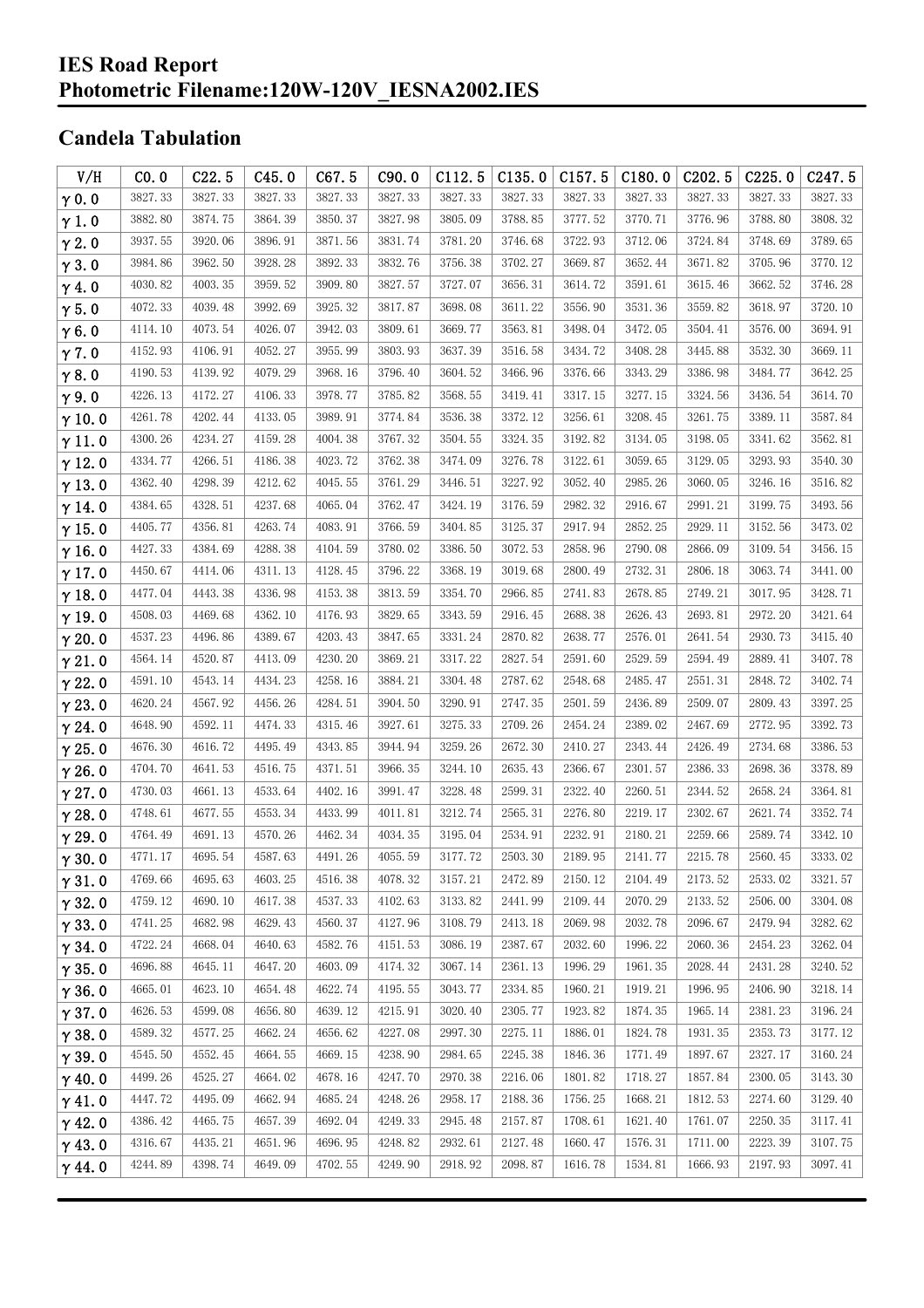| V/H           | CO.0    | C22.5   | C45.0   | C67.5   | C90.0   | C112.5  | C135.0  | C157.5  | C180.0  | C <sub>202.5</sub> | C225.0  | C <sub>247.5</sub> |
|---------------|---------|---------|---------|---------|---------|---------|---------|---------|---------|--------------------|---------|--------------------|
| $\gamma$ 45.0 | 4170.75 | 4356.10 | 4646.38 | 4706.94 | 4254.34 | 2908.49 | 2072.69 | 1577.56 | 1492.33 | 1624.70            | 2172.21 | 3087.83            |
| $\gamma$ 46.0 | 4091.90 | 4302.81 | 4645.73 | 4712.52 | 4257.70 | 2897.33 | 2043.83 | 1540.20 | 1453.45 | 1584.40            | 2144.92 | 3077.05            |
| $\gamma$ 47.0 | 4006.25 | 4243.75 | 4640.21 | 4719.26 | 4262.04 | 2889.59 | 2013.01 | 1504.33 | 1417.85 | 1547.58            | 2113.76 | 3064.24            |
| $\gamma$ 48.0 | 3912.32 | 4177.28 | 4630.47 | 4727.97 | 4265.77 | 2879.13 | 1977.41 | 1469.58 | 1383.70 | 1512.71            | 2079.31 | 3051.44            |
| $\gamma$ 49.0 | 3814.20 | 4099.38 | 4620.88 | 4735.94 | 4260.88 | 2868.39 | 1941.43 | 1436.32 | 1351.25 | 1474.52            | 2042.74 | 3038.68            |
| $\gamma$ 50.0 | 3717.00 | 4006.97 | 4608.67 | 4742.08 | 4257.01 | 2857.42 | 1903.54 | 1403.55 | 1318.14 | 1438.28            | 2006.20 | 3032.24            |
| $\gamma$ 51.0 | 3611.80 | 3917.48 | 4587.36 | 4745.93 | 4254.72 | 2848.25 | 1868.55 | 1370.91 | 1281.05 | 1401.52            | 1974.24 | 3022.34            |
| $\gamma$ 52.0 | 3492.38 | 3822.94 | 4562.12 | 4746.03 | 4250.31 | 2837.26 | 1835.98 | 1340.57 | 1241.63 | 1368.84            | 1943.53 | 3013.10            |
| $\gamma$ 53.0 | 3372.92 | 3729.01 | 4526.48 | 4740.62 | 4236.91 | 2825.24 | 1804.88 | 1309.84 | 1199.96 | 1337.94            | 1912.20 | 3003.94            |
| $\gamma$ 54.0 | 3241.08 | 3632.99 | 4484.68 | 4728.51 | 4219.58 | 2804.53 | 1775.32 | 1272.99 | 1157.44 | 1306.26            | 1880.39 | 2992.34            |
| $\gamma$ 55.0 | 3090.61 | 3536.86 | 4434.11 | 4710.59 | 4199.65 | 2786.65 | 1744.87 | 1233.15 | 1117.58 | 1271.54            | 1848.10 | 2980.77            |
| $\gamma$ 56.0 | 2909.17 | 3435.70 | 4371.78 | 4685.88 | 4186.84 | 2771.26 | 1711.45 | 1192.02 | 1078.52 | 1234.04            | 1819.19 | 2965.06            |
| $\gamma$ 57.0 | 2677.55 | 3325.19 | 4308.75 | 4665.11 | 4176.14 | 2756.12 | 1675.75 | 1154.10 | 1040.52 | 1195.58            | 1790.61 | 2954.39            |
| $\gamma$ 58.0 | 2390.45 | 3203.68 | 4238.27 | 4640.06 | 4173.27 | 2739.27 | 1637.00 | 1118.17 | 1005.05 | 1155.44            | 1761.74 | 2942.66            |
| $\gamma$ 59.0 | 2062.69 | 3060.64 | 4165.03 | 4613.04 | 4165.05 | 2725.13 | 1594.42 | 1083.32 | 969.14  | 1118.44            | 1731.48 | 2922.81            |
| $\gamma$ 60.0 | 1737.31 | 2881.77 | 4087.69 | 4578.41 | 4148.48 | 2709.98 | 1552.33 | 1051.11 | 921.50  | 1086.95            | 1696.35 | 2903.50            |
| $\gamma$ 61.0 | 1459.45 | 2660.72 | 4005.62 | 4548.02 | 4133.94 | 2694.04 | 1512.70 | 1020.75 | 839.51  | 1056.83            | 1657.89 | 2887.14            |
| $\gamma$ 62.0 | 1182.35 | 2401.33 | 3915.96 | 4514.33 | 4118.15 | 2680.53 | 1477.20 | 987.76  | 699.35  | 1027.70            | 1619.94 | 2872.18            |
| $\gamma$ 63.0 | 905.24  | 2114.19 | 3822.00 | 4470.33 | 4093.55 | 2668.64 | 1443.46 | 937.62  | 545.57  | 990.28             | 1583.41 | 2854.96            |
| $\gamma$ 64.0 | 633.07  | 1819.45 | 3721.37 | 4420.28 | 4067.17 | 2654.01 | 1408.89 | 833.71  | 447.16  | 922.83             | 1547.96 | 2840.01            |
| $\gamma$ 65.0 | 373.95  | 1530.85 | 3617.95 | 4369.10 | 4042.28 | 2637.86 | 1368.89 | 718.92  | 414.19  | 817.64             | 1509.36 | 2823.25            |
| $\gamma$ 66.0 | 254.15  | 1242.43 | 3503.90 | 4308.33 | 4025.54 | 2622.12 | 1331.21 | 609.85  | 367.32  | 717.05             | 1471.71 | 2804.45            |
| $\gamma$ 67.0 | 207.34  | 954.02  | 3375.30 | 4243.87 | 4010.42 | 2601.85 | 1293.89 | 532.28  | 284.11  | 646.96             | 1432.00 | 2778.79            |
| $\gamma$ 68.0 | 171.93  | 680.23  | 3219.10 | 4178.68 | 3991.48 | 2578.80 | 1255.09 | 466.43  | 234.28  | 579.18             | 1391.31 | 2754.59            |
| $\gamma$ 69.0 | 153.38  | 513.91  | 3039.14 | 4109.35 | 3975.15 | 2554.59 | 1198.94 | 408.38  | 213.45  | 514.27             | 1347.39 | 2732.75            |
| $\gamma$ 70.0 | 142.25  | 396.12  | 2824.71 | 4032.48 | 3944.19 | 2534.00 | 1091.00 | 354.38  | 189.52  | 447.40             | 1277.08 | 2711.17            |
| $\gamma$ 71.0 | 132.69  | 297.95  | 2576.68 | 3930.61 | 3905.73 | 2510.12 | 1005.10 | 296.06  | 162.66  | 378.06             | 1159.49 | 2692.81            |
| $\gamma$ 72.0 | 123.13  | 219.58  | 2292.14 | 3825.45 | 3830.18 | 2481.79 | 953.33  | 229.41  | 141.39  | 309.75             | 1058.25 | 2675.16            |
| $\gamma$ 73.0 | 114.62  | 154.89  | 1991.77 | 3717.59 | 3673.14 | 2451.52 | 913.09  | 181.84  | 128.43  | 238.30             | 1015.38 | 2661.03            |
| $\gamma$ 74.0 | 105.68  | 120.76  | 1622.41 | 3594.98 | 3266.96 | 2420.06 | 866.63  | 158.97  | 118.06  | 190.81             | 986.99  | 2642.00            |
| $\gamma$ 75.0 | 92.11   | 102.74  | 1387.82 | 3442.60 | 2860.78 | 2382.11 | 806.18  | 144.99  | 101.73  | 159.10             | 952.56  | 2603.57            |
| $\gamma$ 76.0 | 77.44   | 91.89   | 1153.39 | 3080.93 | 2454.51 | 2307.63 | 667.70  | 129.26  | 83.78   | 142.64             | 879.92  | 2408.84            |
| $\gamma$ 77.0 | 68.63   | 81.56   | 891.30  | 2746.20 | 2009.53 | 2106.82 | 551.70  | 102.07  | 72.24   | 110.07             | 719.40  | 2227.95            |
| $\gamma$ 78.0 | 60.28   | 71.15   | 584.66  | 2342.23 | 1753.08 | 1932.07 | 485.95  | 86.67   | 63.12   | 92.06              | 596.77  | 2072.54            |
| $\gamma$ 79.0 | 51.25   | 61.46   | 307.55  | 1932.81 | 1466.79 | 1642.54 | 409.99  | 76.58   | 54.12   | 83.14              | 439.16  | 1837.62            |
| $\gamma$ 80.0 | 40.67   | 52.02   | 182.61  | 1523.95 | 1087.57 | 1158.55 | 266.81  | 66.33   | 42.34   | 74.33              | 249.57  | 1398.45            |
| $\gamma$ 81.0 | 29.59   | 39.02   | 122.85  | 1188.58 | 834.08  | 835.29  | 186.24  | 52.27   | 32.09   | 61.74              | 183.41  | 987.71             |
| $\gamma$ 82.0 | 15.00   | 24.28   | 72.27   | 855.06  | 605.40  | 634.58  | 122.10  | 40.56   | 22.13   | 51.24              | 122.92  | 624.61             |
| $\gamma$ 83.0 | 3.70    | 10.26   | 44.44   | 609.25  | 442.42  | 389.94  | 84.20   | 27.63   | 13.70   | 38.15              | 71.55   | 412.24             |
| $\gamma$ 84.0 | 1.85    | 3.40    | 24.40   | 396.61  | 263.68  | 216.46  | 54.14   | 14.20   | 7.03    | 19.57              | 46.50   | 255.72             |
| $\gamma$ 85.0 | 1.33    | 2.66    | 11.58   | 203.09  | 76.91   | 85.18   | 21.50   | 4.86    | 3.66    | 5.43               | 18.95   | 118.92             |
| $\gamma$ 86.0 | 0.82    | 1.89    | 6.95    | 49.98   | 23.79   | 33.98   | 7.47    | 3.75    | 3.35    | 4.43               | 8.01    | 24.94              |
| $\gamma$ 87.0 | 0.06    | 0.70    | 5.16    | 13.33   | 10.39   | 10.86   | 5.72    | 3.15    | 2.95    | 3.92               | 6.70    | 11.10              |
| $\gamma$ 88.0 | 0.00    | 0.02    | 3.03    | 8.83    | 8.86    | 8.24    | 4.58    | 2.62    | 2.48    | 3.25               | 5.58    | 9.00               |
| $\gamma$ 89.0 | 0.00    | 0.00    | 1.80    | 6.95    | 5.91    | 4.84    | 1.31    | 0.20    | 0.00    | 0.96               | 2.79    | 5.87               |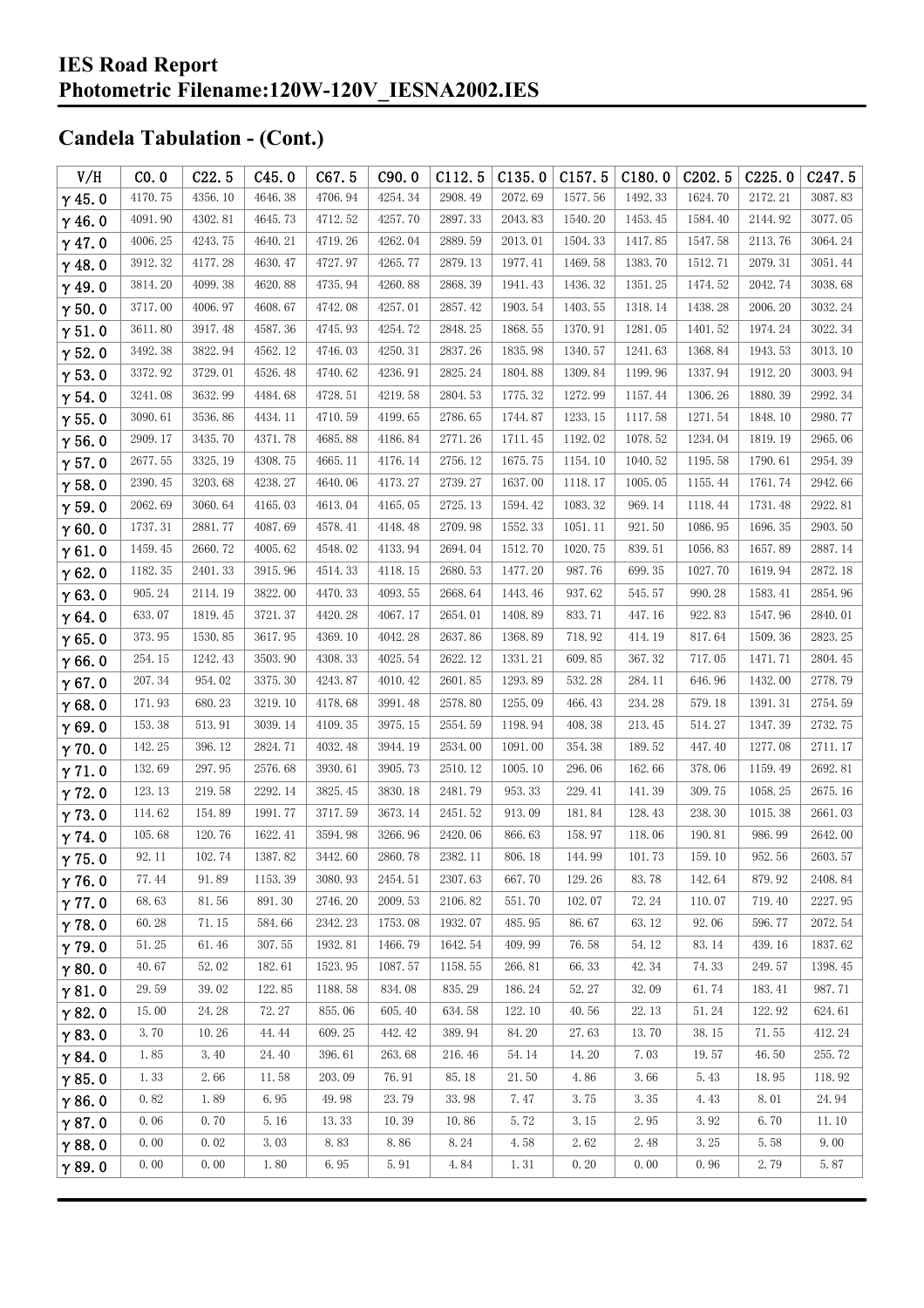#### **IES Road Report Photometric Filename:120W-120V\_IESNA2002.IES**

| V/H            | CO.0 | C22.5 | C45.0    | C67.5    | C90.0 | C112.5 | C135.0 | C157.5 | C180.0 | C <sub>202.5</sub> | C225.0 | C <sub>247.5</sub> |
|----------------|------|-------|----------|----------|-------|--------|--------|--------|--------|--------------------|--------|--------------------|
| $\gamma$ 90.0  | 0.00 | 0.00  | 1.58     | 6.43     | 5.50  | 4.44   | 0.56   | 0.00   | 0.00   | 0.00               | 1.89   | 5.62               |
| $\gamma$ 91.0  | 0.00 | 0.00  | 1.48     | 5.98     | 5.51  | 4.49   | 0.51   | 0.00   | 0.00   | 0.00               | 1.93   | 5.62               |
| $\gamma$ 92.0  | 0.00 | 0.00  | 1.43     | 5.87     | 5.56  | 4.50   | 0.71   | 0.00   | 0.00   | 0.00               | 1.94   | 5.72               |
| $\gamma$ 93.0  | 0.00 | 0.00  | 1.38     | 5.62     | 5.56  | 4.65   | 0.87   | 0.00   | 0.00   | 0.00               | 2.14   | 5.67               |
| $\gamma$ 94.0  | 0.00 | 0.00  | 1.27     | 5.51     | 5.66  | 4.70   | 1.12   | 0.00   | 0.00   | 0.00               | 2.34   | 5.92               |
| $\gamma$ 95.0  | 0.00 | 0.00  | $1.\,27$ | 5.36     | 5.71  | 4.90   | 1.27   | 0.00   | 0.00   | 0.00               | 2.65   | 6.03               |
| $\gamma$ 96.0  | 0.00 | 0.00  | 1.27     | 5.36     | 5.96  | 5.15   | 1.43   | 0.00   | 0.00   | 0.00               | 2.81   | 6.13               |
| $\gamma$ 97.0  | 0.00 | 0.00  | 1.32     | $5.\,26$ | 6.06  | 5.25   | 1.94   | 0.00   | 0.00   | 0.00               | 3.16   | 6.23               |
| $\gamma$ 98.0  | 0.00 | 0.00  | 1.37     | 5.11     | 6.22  | 5.35   | 2.34   | 0.00   | 0.00   | 0.00               | 3.47   | 6.44               |
| $\gamma$ 99.0  | 0.00 | 0.00  | 1.48     | 5.11     | 6.46  | 5.45   | 2.49   | 0.00   | 0.00   | 0.20               | 3.67   | 6.59               |
| $\gamma$ 100.0 | 0.00 | 0.00  | 1.73     | 5.11     | 6.57  | 5.71   | 2.89   | 0.00   | 0.00   | 0.36               | 3.97   | 6.84               |
| $\gamma$ 101.0 | 0.00 | 0.00  | 1.83     | 5.11     | 7.02  | 5.91   | 2.95   | 0.05   | 0.00   | 0.72               | 4.18   | 6.94               |
| $\gamma$ 102.0 | 0.00 | 0.00  | 1.88     | 5.20     | 7.12  | 6.16   | 3.30   | 0.26   | 0.00   | 0.92               | 4.38   | 7.10               |
| $\gamma$ 103.0 | 0.00 | 0.15  | 1.98     | 5.31     | 7.28  | 6.36   | 3.51   | 0.42   | 0.00   | 1.13               | 4.59   | 7.36               |
| $\gamma$ 104.0 | 0.00 | 0.35  | 2.04     | 5.51     | 7.68  | 6.52   | 3.76   | 0.77   | 0.00   | 1.33               | 4.84   | 7.76               |
| $\gamma$ 105.0 | 0.00 | 0.41  | 2.14     | 5.66     | 7.73  | 6.77   | 3.92   | 0.93   | 0.01   | 1.69               | 4.99   | 7.97               |
| $\gamma$ 106.0 | 0.00 | 0.46  | 2.34     | 6.02     | 7.93  | 7.12   | 4.37   | 1.28   | 0.31   | 1.95               | 5.19   | 8.37               |
| $\gamma$ 107.0 | 0.00 | 0.51  | 2.44     | 6.17     | 7.98  | 7.22   | 4.42   | 1.58   | 0.56   | 2.25               | 5.30   | 8.63               |
| $\gamma$ 108.0 | 0.05 | 0.61  | 2.69     | 6.43     | 8.19  | 7.47   | 4.52   | 1.83   | 0.92   | 2.60               | 5.45   | 9.04               |
| $\gamma$ 109.0 | 0.35 | 0.81  | 2.80     | 6.78     | 8.48  | 7.78   | 4.47   | 2.14   | 1.13   | 2.81               | 5.55   | 9.34               |
| $\gamma$ 110.0 | 0.41 | 0.97  | 2.90     | 6.84     | 8.43  | 8.04   | 4.77   | 2.45   | 1.48   | 3.07               | 5.55   | 9.49               |
| $\gamma$ 111.0 | 0.41 | 0.92  | 2.85     | 7.04     | 8.43  | 8.33   | 4.87   | 2.60   | 1.70   | 3.37               | 5.75   | 9.44               |
| $\gamma$ 112.0 | 0.51 | 0.97  | 3.00     | 7.14     | 8.43  | 8.53   | 4.98   | 2.80   | 2.09   | 3.47               | 5.91   | 9.44               |
| $\gamma$ 113.0 | 0.51 | 1.02  | 3.00     | 7.30     | 8.43  | 8.48   | 5.18   | 3.01   | 2.40   | 3.78               | 5.96   | 9.49               |
| $\gamma$ 114.0 | 0.61 | 0.97  | 3.10     | 7.35     | 8.43  | 8.53   | 5.39   | 3.11   | 2.71   | 3.78               | 6.16   | 9.39               |
| $\gamma$ 115.0 | 0.66 | 1.07  | 3.16     | 7.45     | 8.43  | 8.48   | 5.69   | 3.11   | 3.01   | 3.78               | 6.37   | 9.34               |
| $\gamma$ 116.0 | 0.76 | 1.22  | 3.26     | 7.45     | 8.43  | 8.43   | 5.89   | 3.11   | 3.36   | 3.78               | 6.42   | 9.24               |
| $\gamma$ 117.0 | 0.82 | 1.22  | 3.46     | 7.56     | 8.43  | 8.48   | 6.00   | 3.21   | 3.67   | 3.83               | 6.52   | 8.88               |
| $\gamma$ 118.0 | 1.06 | 1.27  | 3.61     | 7.51     | 8.38  | 8.43   | 6.30   | 3.46   | 3.87   | 3.84               | 6.67   | 8.77               |
| $\gamma$ 119.0 | 1.12 | 1.28  | 3.67     | 7.50     | 8.28  | 8.23   | 6.40   | 3.88   | 4.03   | 4.44               | 6.67   | 8.52               |
| $\gamma$ 120.0 | 1.22 | 1.53  | 3.77     | 7.50     | 7.98  | 8.03   | 6.35   | 4.65   | 4.19   | 5.02               | 6.67   | $8.\,27$           |
| $\gamma$ 121.0 | 1.32 | 1.98  | 3.82     | 7.50     | 7.83  | 8.07   | 6.35   | 5.20   | 4.60   | 5.62               | 6.57   | 8.22               |
| $\gamma$ 122.0 | 1.73 | 2.14  | 3.82     | 7.50     | 7.72  | 7.88   | 6.35   | 5.55   | 5.06   | 6.03               | 6.52   | 8.22               |
| $\gamma$ 123.0 | 2.03 | 2.44  | 3.82     | 7.55     | 7.58  | 7.88   | 6.35   | 5.71   | 5.62   | 6.28               | 6.52   | 8.22               |
| $\gamma$ 124.0 | 2.39 | 2.60  | 3.82     | 7.46     | 7.57  | 7.88   | 6.35   | 5.91   | 6.07   | 6.48               | 6.52   | 8.22               |
| $\gamma$ 125.0 | 2.70 | 2.85  | 3.82     | 7.40     | 7.52  | 7.87   | 6.35   | 6.07   | 6.22   | 6.64               | 6.47   | 8.22               |
| $\gamma$ 126.0 | 2.80 | 2.91  | 3.82     | 7.40     | 7.53  | 7.83   | 6.35   | 6.32   | 6.48   | 6.79               | 6.52   | 8.27               |
| $\gamma$ 127.0 | 2.95 | 3.01  | 3.82     | 7.45     | 7.73  | 7.82   | 6.35   | 6.57   | 6.68   | 7.04               | 6.67   | 8.17               |
| $\gamma$ 128.0 | 3.06 | 3.21  | 3.82     | 7.35     | 7.72  | 7.67   | 6.35   | 6.68   | 6.95   | 7.10               | 6.87   | 8.01               |
| $\gamma$ 129.0 | 3.62 | 3.46  | 3.82     | 7.20     | 7.57  | 7.27   | 6.35   | 6.83   | 7.34   | 7.45               | 6.97   | 7.81               |
| $\gamma$ 130.0 | 3.62 | 3.57  | 3.87     | 6.85     | 7.42  | 7.16   | 6.35   | 6.93   | 7.34   | 7.50               | 6.93   | 7.60               |
| $\gamma$ 131.0 | 3.72 | 3.62  | 3.82     | 6.54     | 7.22  | 6.92   | 6.35   | 6.98   | 7.65   | 7.81               | 6.98   | 7.45               |
| $\gamma$ 132.0 | 3.72 | 3.77  | 3.77     | 6.39     | 7.12  | 6.87   | 6.39   | 7.13   | 7.80   | 7.91               | 6.92   | 7.35               |
| $\gamma$ 133.0 | 3.87 | 3.83  | 3.77     | 6.38     | 7.12  | 6.87   | 6.29   | 7.23   | 7.80   | 7.86               | 6.82   | 7.25               |
| $\gamma$ 134.0 | 3.98 | 3.98  | 3.77     | 6.23     | 6.92  | 6.87   | 6.24   | 7.18   | 8.01   | 7.86               | 6.82   | 7.15               |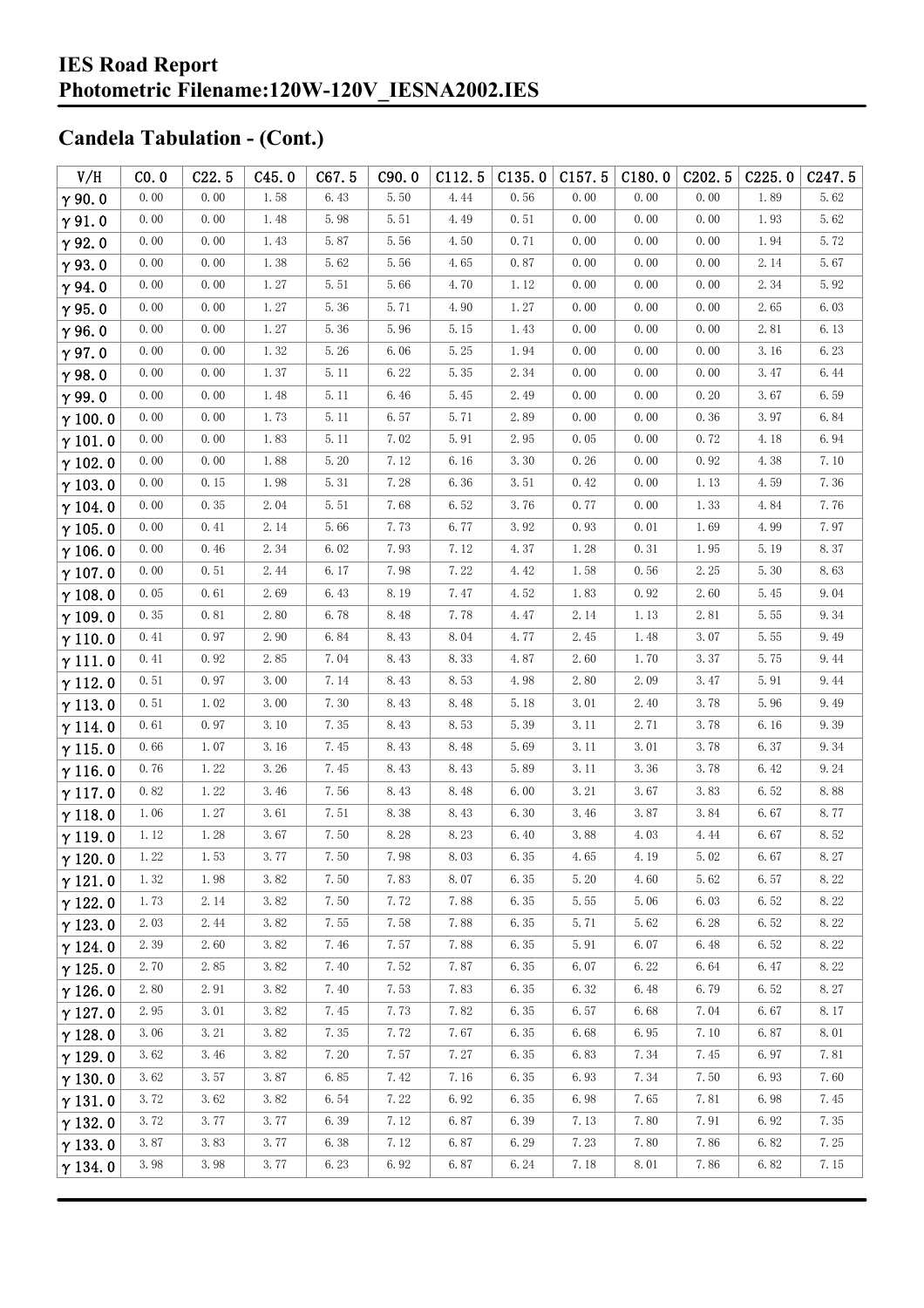| V/H            | CO.0 | C22.5 | C45.0 | C67.5 | C90.0 | C112.5   | C135.0 | C157.5 | C180.0 | C <sub>202.5</sub> | C225.0 | C <sub>247.5</sub> |
|----------------|------|-------|-------|-------|-------|----------|--------|--------|--------|--------------------|--------|--------------------|
| $\gamma$ 135.0 | 4.63 | 4.08  | 3.77  | 6.23  | 6.92  | 6.92     | 6.09   | 7.18   | 8.52   | 7.86               | 6.46   | 7.15               |
| $\gamma$ 136.0 | 4.99 | 4.18  | 3.77  | 6.18  | 6.87  | 6.92     | 5.99   | 7.24   | 8.87   | 7.86               | 6.36   | 7.15               |
| $\gamma$ 137.0 | 5.29 | 4.23  | 3.77  | 6.18  | 6.82  | 6.97     | 5.74   | 7.44   | 8.87   | 7.86               | 6.16   | 7.15               |
| $\gamma$ 138.0 | 5.50 | 4.23  | 3.77  | 6.18  | 6.82  | 6.92     | 5.69   | 7.59   | 8.87   | 7.86               | 6.05   | 7.20               |
| $\gamma$ 139.0 | 5.01 | 4.58  | 3.77  | 6.18  | 6.82  | 6.92     | 5.64   | 7.54   | 8.87   | 7.86               | 5.91   | 7.20               |
| $\gamma$ 140.0 | 5.05 | 4.54  | 3.82  | 5.97  | 6.82  | 6.92     | 5.64   | 7.54   | 8.87   | 7.91               | 5.96   | 7.20               |
| $\gamma$ 141.0 | 5.91 | 4.54  | 3.72  | 5.97  | 6.82  | 6.87     | 5.64   | 7.54   | 8.88   | 7.96               | 5.91   | 7.20               |
| $\gamma$ 142.0 | 6.11 | 4.64  | 3.62  | 5.82  | 6.82  | 6.87     | 5.64   | 7.54   | 9.13   | 8.01               | 6.06   | 7.25               |
| $\gamma$ 143.0 | 6.12 | 4.59  | 3.51  | 5.67  | 6.82  | 6.87     | 5.64   | 7.54   | 9.17   | 8.01               | 6.17   | 7.15               |
| $\gamma$ 144.0 | 6.12 | 4.59  | 3.51  | 5.57  | 6.82  | 6.87     | 5.74   | 7.59   | 8.87   | 8.01               | 6.37   | 7.09               |
| $\gamma$ 145.0 | 6.12 | 4.59  | 3.51  | 5.51  | 6.82  | 6.87     | 5.89   | 7.59   | 9.18   | 8.01               | 6.62   | 7.04               |
| $\gamma$ 146.0 | 6.27 | 4.69  | 3.56  | 5.46  | 6.82  | 6.92     | 5.99   | 7.59   | 9.38   | 8.01               | 6.83   | 6.94               |
| $\gamma$ 147.0 | 6.42 | 4.89  | 3.66  | 5.46  | 6.82  | 6.97     | 6.20   | 7.64   | 9.38   | 8.01               | 7.03   | 6.89               |
| $\gamma$ 148.0 | 6.47 | 4.85  | 3.77  | 5.46  | 6.82  | 6.92     | 6.45   | 7.59   | 9.33   | 8.01               | 7.34   | 6.89               |
| $\gamma$ 149.0 | 6.57 | 4.85  | 4.07  | 5.46  | 6.87  | 6.92     | 6.60   | 7.39   | 9.33   | 8.06               | 7.69   | 6.94               |
| $\gamma$ 150.0 | 6.53 | 4.85  | 4.27  | 5.46  | 6.66  | 6.92     | 6.70   | 7.38   | 9.27   | 7.96               | 7.84   | 6.84               |
| $\gamma$ 151.0 | 6.52 | 4.85  | 4.47  | 5.46  | 6.46  | 6.92     | 6.70   | 7.23   | 8.86   | 7.96               | 7.84   | 6.78               |
| $\gamma$ 152.0 | 6.52 | 4.90  | 4.68  | 5.46  | 6.26  | 6.92     | 6.70   | 7.13   | 8.26   | 7.96               | 7.89   | 6.43               |
| $\gamma$ 153.0 | 6.47 | 4.95  | 4.79  | 5.46  | 6.16  | 6.92     | 6.75   | 7.03   | 8.15   | 8.01               | 7.79   | 6.48               |
| $\gamma$ 154.0 | 6.42 | 4.95  | 5.09  | 5.46  | 6.11  | 6.91     | 6.49   | 6.93   | 7.95   | 7.96               | 7.78   | 6.38               |
| $\gamma$ 155.0 | 6.17 | 4.95  | 5.19  | 5.61  | 6.01  | 6.82     | 6.30   | 6.88   | 7.65   | 7.81               | 7.58   | 6.28               |
| $\gamma$ 156.0 | 6.12 | 5.05  | 5.24  | 5.82  | 5.81  | 6.82     | 6.29   | 6.92   | 7.54   | 7.80               | 7.37   | 6.23               |
| $\gamma$ 157.0 | 6.02 | 5.05  | 5.39  | 5.82  | 5.60  | 6.81     | 6.24   | 6.77   | 7.28   | 7.65               | 7.08   | 6.23               |
| $\gamma$ 158.0 | 5.91 | 5.05  | 5.40  | 5.97  | 5.56  | 6.66     | 6.19   | 6.57   | 7.08   | 7.24               | 7.02   | 6.23               |
| $\gamma$ 159.0 | 5.86 | 5.20  | 5.55  | 5.97  | 5.56  | 6.31     | 6.14   | 6.57   | 6.93   | 7.04               | 6.92   | 6.23               |
| $\gamma$ 160.0 | 5.81 | 5.36  | 5.50  | 5.97  | 5.71  | 6.06     | 6.04   | 6.57   | 6.88   | 7.04               | 6.92   | 6.23               |
| $\gamma$ 161.0 | 5.76 | 5.31  | 5.65  | 5.97  | 5.96  | 6.01     | 5.99   | 6.57   | 6.88   | 6.89               | 6.82   | 6.28               |
| $\gamma$ 162.0 | 5.71 | 5.41  | 5.80  | 5.87  | 6.21  | 5.81     | 5.94   | 6.57   | 6.68   | 6.84               | 6.77   | 6.28               |
| $\gamma$ 163.0 | 5.76 | 5.41  | 5.96  | 5.87  | 6.21  | 5.81     | 5.94   | 6.57   | 6.63   | 6.83               | 6.67   | 6.38               |
| $\gamma$ 164.0 | 5.71 | 5.61  | 6.06  | 5.82  | 6.31  | 5.81     | 5.94   | 6.57   | 6.58   | 6.68               | 6.62   | 6.43               |
| $\gamma$ 165.0 | 5.66 | 5.66  | 6.21  | 5.82  | 6.36  | $5.96\,$ | 5.94   | 6.57   | 6.63   | 6.73               | 6.62   | 6.48               |
| $\gamma$ 166.0 | 5.66 | 5.76  | 6.21  | 5.82  | 6.47  | 6.11     | 5.99   | 6.57   | 6.58   | 6.69               | 6.72   | 6.59               |
| $\gamma$ 167.0 | 5.66 | 6.06  | 6.31  | 5.87  | 6.77  | 6.56     | 6.06   | 6.73   | 6.85   | 6.89               | 7.00   | 6.84               |
| $\gamma$ 168.0 | 6.01 | 6.62  | 6.86  | 6.02  | 6.92  | 6.87     | 6.50   | 7.46   | 7.50   | 7.62               | 7.65   | 7.57               |
| $\gamma$ 169.0 | 6.37 | 6.94  | 7.12  | 6.12  | 7.07  | 6.98     | 6.81   | 8.10   | 8.16   | 8.28               | 8.00   | 8.12               |
| $\gamma$ 170.0 | 6.77 | 7.29  | 7.33  | 6.23  | 7.43  | 7.28     | 7.21   | 8.30   | 8.67   | 8.68               | 8.40   | 8.37               |
| $\gamma$ 171.0 | 7.18 | 7.55  | 7.73  | 6.33  | 7.78  | 7.62     | 7.57   | 8.40   | 8.92   | 9.03               | 8.50   | 8.47               |
| $\gamma$ 172.0 | 7.68 | 7.60  | 7.79  | 6.48  | 7.93  | 7.73     | 7.77   | 8.40   | 8.92   | 9.03               | 8.55   | 8.37               |
| $\gamma$ 173.0 | 7.80 | 7.60  | 7.79  | 6.53  | 7.93  | 7.98     | 7.77   | 8.40   | 8.91   | 9.03               | 8.45   | 8.37               |
| $\gamma$ 174.0 | 7.85 | 7.70  | 7.79  | 6.53  | 7.93  | 7.93     | 7.77   | 8.25   | 8.56   | 8.98               | 8.35   | 8.22               |
| $\gamma$ 175.0 | 8.10 | 7.70  | 7.89  | 6.84  | 7.93  | 7.93     | 7.82   | 8.15   | 8.51   | 8.97               | 8.29   | 8.16               |
| $\gamma$ 176.0 | 8.05 | 7.81  | 7.89  | 6.94  | 7.93  | 7.97     | 7.72   | 8.14   | 8.35   | 8.67               | 7.99   | 8.01               |
| $\gamma$ 177.0 | 8.05 | 7.96  | 7.89  | 7.04  | 7.93  | 7.82     | 7.67   | 7.79   | 7.90   | 8.47               | 7.89   | 7.86               |
| $\gamma$ 178.0 | 8.21 | 7.91  | 7.89  | 6.99  | 7.67  | 7.62     | 7.66   | 7.59   | 7.79   | 8.37               | 7.79   | 7.76               |
| $\gamma$ 179.0 | 8.21 | 7.91  | 7.89  | 6.84  | 7.42  | 7.42     | 7.51   | 7.64   | 7.65   | 8.21               | 7.74   | 7.76               |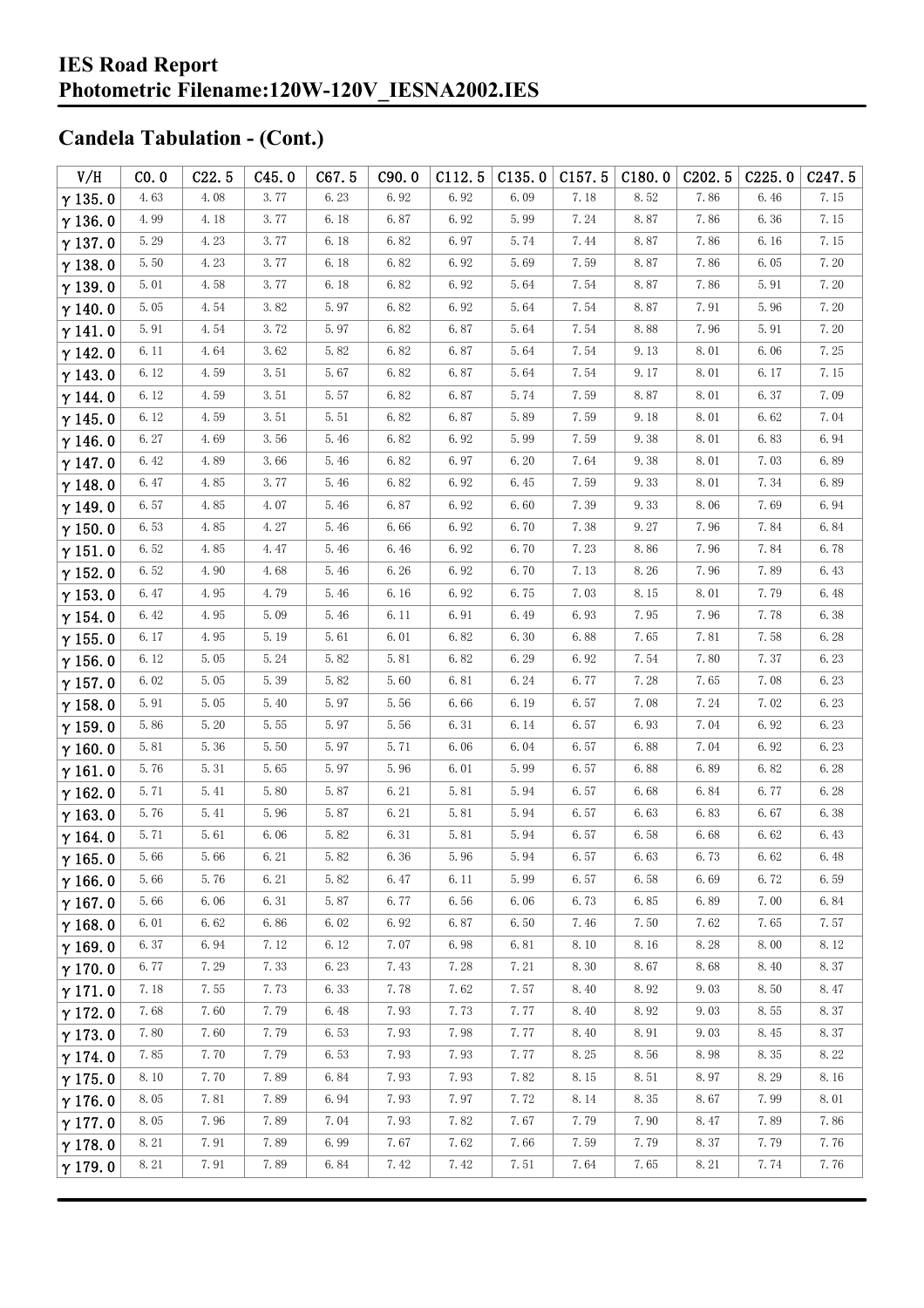| V/H            | CO.0               | C22.5    | C45.0   | C67.5    | C90.0 | C112.5   | C135.0 | C157.5 | C180.0 | C <sub>2</sub> 02.5 | C225.0 | C247.5 |
|----------------|--------------------|----------|---------|----------|-------|----------|--------|--------|--------|---------------------|--------|--------|
| $\gamma$ 180.0 | $8.\,21$           | $8.\,21$ | 8.21    | $8.\,21$ | 8.21  | $8.\,21$ | 8.21   | 8.21   | 8.21   | 8.21                | 8.21   | 8.21   |
| V/H            | C <sub>270.0</sub> | C292.5   | C315.0  | C337.5   |       |          |        |        |        |                     |        |        |
| $\gamma$ 0.0   | 3827.33            | 3827.33  | 3827.33 | 3827.33  |       |          |        |        |        |                     |        |        |
| $\gamma$ 1.0   | 3830.05            | 3846.31  | 3862.63 | 3875.76  |       |          |        |        |        |                     |        |        |
| $\gamma$ 2.0   | 3827.94            | 3862.97  | 3895.14 | 3919.25  |       |          |        |        |        |                     |        |        |
| $\gamma$ 3.0   | 3823.04            | 3879.08  | 3928.49 | 3958.99  |       |          |        |        |        |                     |        |        |
| $\gamma$ 4.0   | 3821.29            | 3895.16  | 3958.14 | 4000.91  |       |          |        |        |        |                     |        |        |
| $\gamma$ 5.0   | 3819.11            | 3911.08  | 3986.38 | 4043.09  |       |          |        |        |        |                     |        |        |
| $\gamma$ 6.0   | 3817.98            | 3923.25  | 4015.61 | 4083.63  |       |          |        |        |        |                     |        |        |
| $\gamma$ 7.0   | 3817.97            | 3934.27  | 4044.46 | 4120.33  |       |          |        |        |        |                     |        |        |
| $\gamma$ 8.0   | 3819.04            | 3949.44  | 4072.38 | 4153.32  |       |          |        |        |        |                     |        |        |
| $\gamma$ 9.0   | 3820.14            | 3967.56  | 4100.59 | 4183.45  |       |          |        |        |        |                     |        |        |
| $\gamma$ 10.0  | 3820.17            | 3983.61  | 4129.35 | 4213.51  |       |          |        |        |        |                     |        |        |
| $\gamma$ 11.0  | 3820.17            | 4002.36  | 4155.63 | 4243.64  |       |          |        |        |        |                     |        |        |
| $\gamma$ 12.0  | 3820.17            | 4025.33  | 4179.39 | 4275.35  |       |          |        |        |        |                     |        |        |
| $\gamma$ 13.0  | 3819.07            | 4049.65  | 4202.77 | 4304.48  |       |          |        |        |        |                     |        |        |
| $\gamma$ 14.0  | 3822.28            | 4072.42  | 4227.23 | 4331.96  |       |          |        |        |        |                     |        |        |
| $\gamma$ 15.0  | 3827.19            | 4093.82  | 4251.51 | 4356.11  |       |          |        |        |        |                     |        |        |
| $\gamma$ 16.0  | 3833.21            | 4113.06  | 4275.43 | 4377.67  |       |          |        |        |        |                     |        |        |
| $\gamma$ 17.0  | 3845.73            | 4133.01  | 4300.26 | 4402.06  |       |          |        |        |        |                     |        |        |
| $\gamma$ 18.0  | 3859.54            | 4154.65  | 4324.95 | 4423.97  |       |          |        |        |        |                     |        |        |
| $\gamma$ 19.0  | 3877.33            | 4173.16  | 4347.36 | 4446.03  |       |          |        |        |        |                     |        |        |
| $\gamma$ 20.0  | 3898.06            | 4193.36  | 4371.49 | 4470.81  |       |          |        |        |        |                     |        |        |
| $\gamma$ 21.0  | 3918.65            | 4211.63  | 4396.45 | 4500.42  |       |          |        |        |        |                     |        |        |
| $\gamma$ 22.0  | 3937.40            | 4235.71  | 4420.75 | 4531.22  |       |          |        |        |        |                     |        |        |
| $\gamma$ 23.0  | 3961.66            | 4259.70  | 4441.19 | 4560.37  |       |          |        |        |        |                     |        |        |
| $\gamma$ 24.0  | 3987.71            | 4284.72  | 4459.63 | 4586.65  |       |          |        |        |        |                     |        |        |
| $\gamma$ 25.0  | 4009.59            | 4309.68  | 4475.96 | 4603.89  |       |          |        |        |        |                     |        |        |
| $\gamma$ 26.0  | 4033.90            | 4335.40  | 4493.88 | 4623.55  |       |          |        |        |        |                     |        |        |
| $\gamma$ 27.0  | 4056.71            | 4361.64  | 4510.58 | 4643.63  |       |          |        |        |        |                     |        |        |
| $\gamma$ 28.0  | 4079.88            | 4383.35  | 4524.19 | 4659.83  |       |          |        |        |        |                     |        |        |
| $\gamma$ 29.0  | 4105.42            | 4401.88  | 4537.69 | 4676.10  |       |          |        |        |        |                     |        |        |
| $\gamma$ 30.0  | 4127.84            | 4417.10  | 4555.06 | 4683.42  |       |          |        |        |        |                     |        |        |
| $\gamma$ 31.0  | 4152.28            | 4428.79  | 4569.54 | 4687.41  |       |          |        |        |        |                     |        |        |
| $\gamma$ 32.0  | 4175.05            | 4443.76  | 4580.82 | 4684.67  |       |          |        |        |        |                     |        |        |
| $\gamma$ 33.0  | 4196.48            | 4457.26  | 4586.82 | 4677.46  |       |          |        |        |        |                     |        |        |
| $\gamma$ 34.0  | 4217.51            | 4472.75  | 4588.03 | 4667.68  |       |          |        |        |        |                     |        |        |
| $\gamma$ 35.0  | 4241.12            | 4487.49  | 4585.88 | 4650.68  |       |          |        |        |        |                     |        |        |
| $\gamma$ 36.0  | 4262.44            | 4499.78  | 4577.12 | 4627.63  |       |          |        |        |        |                     |        |        |
| $\gamma$ 37.0  | 4285.54            | 4516.84  | 4567.10 | 4597.49  |       |          |        |        |        |                     |        |        |
| $\gamma$ 38.0  | 4306.39            | 4532.46  | 4555.71 | 4559.88  |       |          |        |        |        |                     |        |        |
| $\gamma$ 39.0  | 4325.53            | 4544.86  | 4540.66 | 4525.02  |       |          |        |        |        |                     |        |        |
| $\gamma$ 40.0  | 4336.54            | 4555.73  | 4525.42 | 4486.45  |       |          |        |        |        |                     |        |        |
| $\gamma$ 41.0  | 4342.80            | 4563.04  | 4515.23 | 4442.57  |       |          |        |        |        |                     |        |        |
| $\gamma$ 42.0  | 4344.52            | 4571.34  | 4509.53 | 4396.27  |       |          |        |        |        |                     |        |        |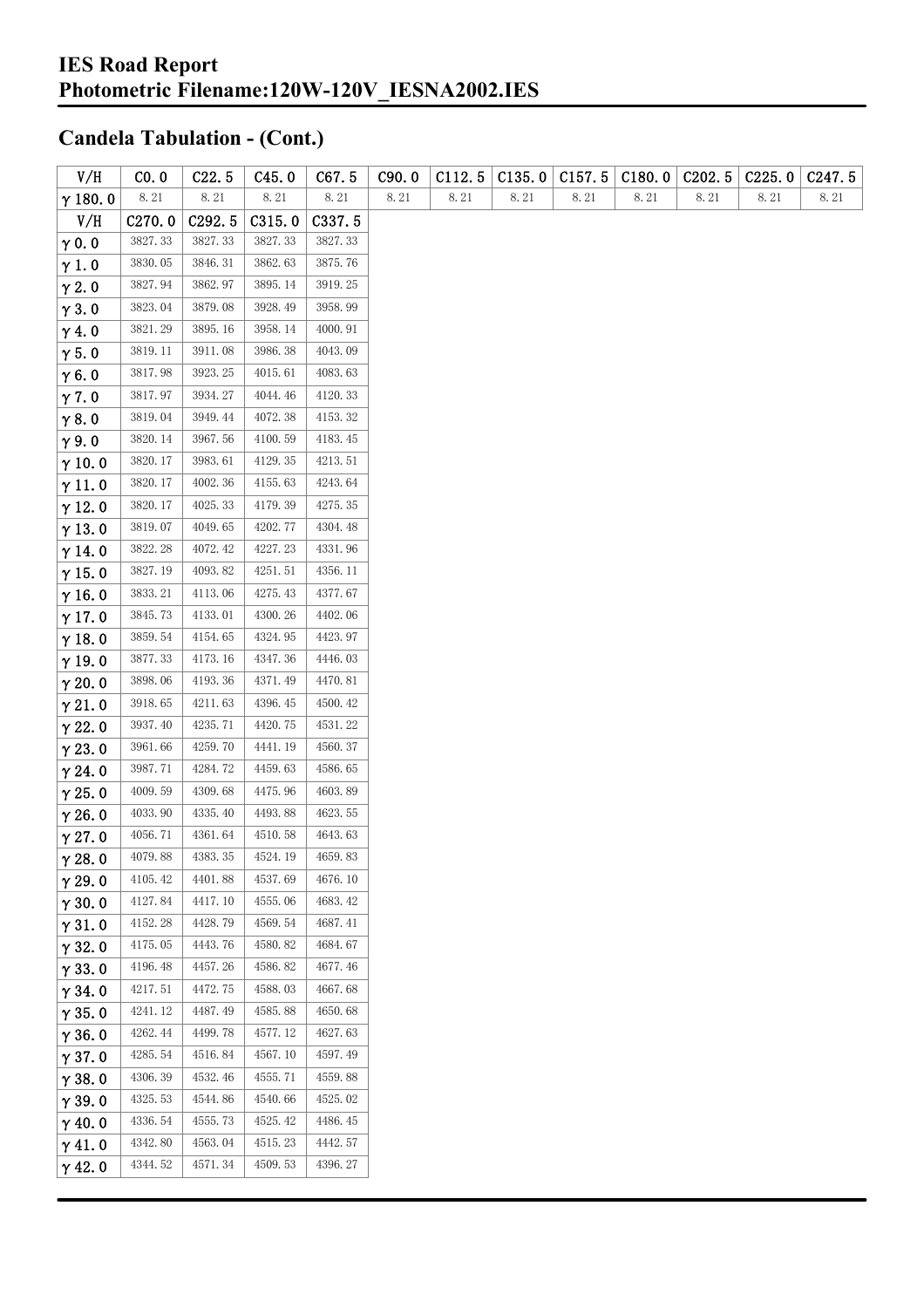| V/H            | C270.0  | C <sub>292.5</sub> | C315.0  | C337.5  |
|----------------|---------|--------------------|---------|---------|
| $\gamma$ 43.0  | 4346.71 | 4583.51            | 4506.27 | 4346.05 |
| $\gamma$ 44.0  | 4342.96 | 4594.37            | 4500.73 | 4297.98 |
| $\gamma$ 45. 0 | 4339.13 | 4597.72            | 4493.16 | 4243.89 |
| $\gamma$ 46.0  | 4338.48 | 4599.97            | 4484.27 | 4181.98 |
| $\gamma$ 47.0  | 4334.68 | 4600.02            | 4471.51 | 4107.55 |
| $\gamma$ 48.0  | 4331.36 | 4601.62            | 4461.13 | 4027.02 |
| $\gamma$ 49.0  | 4329.69 | 4600.58            | 4446.04 | 3937.95 |
| $\gamma$ 50.0  | 4324.28 | 4595.65            | 4417.88 | 3839.62 |
| $\gamma$ 51. 0 | 4316.60 | 4587.07            | 4385.43 | 3740.55 |
| $\gamma$ 52.0  | 4314.86 | 4572.15            | 4339.44 | 3644.95 |
| $\gamma$ 53.0  | 4307.31 | 4552.18            | 4284.98 | 3544.93 |
| $\gamma$ 54.0  | 4297.51 | 4527.29            | 4230.16 | 3444.45 |
| $\gamma$ 55.0  | 4283.03 | 4503.35            | 4168.21 | 3343.72 |
| $\gamma$ 56. 0 | 4269.84 | 4479.06            | 4101.12 | 3240.83 |
| $\gamma$ 57. 0 | 4258.04 | 4452.96            | 4034.73 | 3119.10 |
| $\gamma$ 58.0  | 4251.22 | 4417.90            | 3962.61 | 2966.99 |
| $\gamma$ 59.0  | 4239.75 | 4378.43            | 3888.08 | 2769.95 |
| $\gamma$ 60.0  | 4225.74 | 4335.88            | 3809.50 | 2526.29 |
| $\gamma$ 61.0  | 4209.79 | 4289.08            | 3725.83 | 2247.54 |
| $\gamma$ 62.0  | 4195.51 | 4238.31            | 3620.85 | 1946.77 |
| $\gamma$ 63. 0 | 4179.06 | 4188.23            | 3505.66 | 1647.30 |
| $\gamma$ 64.0  | 4156.44 | 4142.08            | 3377.46 | 1370.23 |
| $\gamma$ 65.0  | 4132.71 | 4089.66            | 3227.07 | 1093.42 |
| $\gamma$ 66.0  | 4111.53 | 4030.08            | 3061.74 | 837.00  |
| $\gamma$ 67. 0 | 4094.46 | 3958.45            | 2862.87 | 594.75  |
| $\gamma$ 68.0  | 4078.35 | 3882.07            | 2636.23 | 431.97  |
| $\gamma$ 69.0  | 4062.07 | 3801.99            | 2392.46 | 319.26  |
| $\gamma$ 70.0  | 4044.09 | 3712.21            | 2143.07 | 232.45  |
| $\gamma$ 71.0  | 4018.18 | 3616.09            | 1868.06 | 171.97  |
| $\gamma$ 72.0  | 3958.06 | 3516.05            | 1584.47 | 137.63  |
| $\gamma$ 73. 0 | 3802.55 | 3408.77            | 1346.35 | 121.26  |
| $\gamma$ 74.0  | 3506.32 | 3291.61            | 1108.56 | 110.43  |
| $\gamma$ 75.0  | 2916.47 | 3155.97            | 940.65  | 100.17  |
| $\gamma$ 76.0  | 2392.48 | 2847.85            | 739.29  | 89.23   |
| $\gamma$ 77.0  | 1938.68 | 2493.88            | 550.22  | 77.63   |
| $\gamma$ 78.0  | 1713.95 | 2139.82            | 378.20  | 68.43   |
| $\gamma$ 79.0  | 1365.19 | 1821.27            | 190.62  | 60.86   |
| $\gamma$ 80.0  | 1012.76 | 1451.13            | 99.02   | 49.57   |
| $\gamma$ 81. 0 | 660.33  | 1080.70            | 66.66   | 33.90   |
| $\gamma$ 82.0  | 423.86  | 710.28             | 49.20   | 18.95   |
| $\gamma$ 83.0  | 271.20  | 403.38             | 31.05   | 6.82    |
| $\gamma$ 84.0  | 130.06  | 200.11             | 14.69   | 2.89    |
| $\gamma$ 85.0  | 32.13   | 79.82              | 7.06    | 2.40    |
| $\gamma$ 86.0  | 14.50   | 21.68              | 5.64    | 1.53    |
| γ87.0          | 10.98   | 10.61              | 3.85    | 0.54    |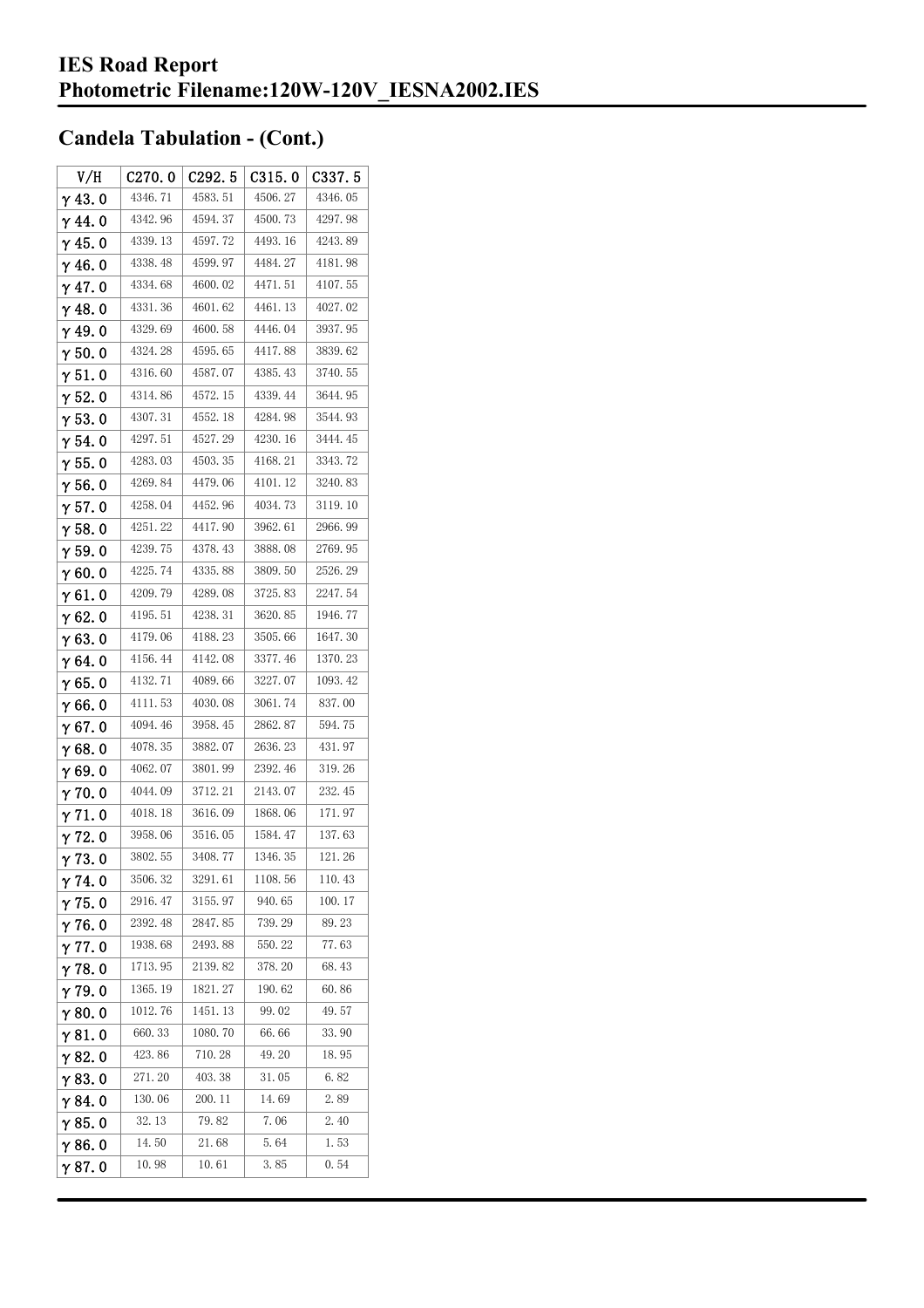| V/H             | C270.0 | C292.5 | C315.0 | C337. 5 |
|-----------------|--------|--------|--------|---------|
| $\gamma$ 88. 0  | 8.99   | 7.34   | 2.24   | 0.01    |
| γ89.0           | 7.00   | 6.33   | 1.73   | 0.00    |
| γ90.0           | 6.72   | 5.86   | 1.43   | 0.00    |
| γ91.0           | 6.62   | 5.61   | 1.17   | 0.00    |
| γ92.0           | 6.52   | 5.35   | 1.17   | 0.00    |
| $\gamma$ 93. O  | 6.51   | 5.20   | 1.17   | 0.00    |
| γ94.0           | 6.56   | 5.15   | 1.17   | 0.00    |
| $\gamma$ 95.0   | 6.61   | 5.10   | 1.17   | 0.00    |
| γ96.0           | 6.76   | 4.95   | 1.22   | 0.00    |
| $\gamma$ 97. 0  | 6.86   | 4.90   | 1.12   | 0.00    |
| $\gamma$ 98.0   | 7. 11  | 4.90   | 1.22   | 0.00    |
| γ99.0           | 7.47   | 4.90   | 1.22   | 0.00    |
| $\gamma$ 100. 0 | 7.67   | 4.90   | 1.22   | 0.00    |
| $\gamma$ 101. 0 | 7.82   | 4.95   | 1.22   | 0.00    |
| $\gamma$ 102. 0 | 8.08   | 4.90   | 1.32   | 0.00    |
| $\gamma$ 103. 0 | 8.47   | 5.09   | 1.37   | 0.00    |
| γ 104. 0        | 8.88   | 5.39   | 1.52   | 0.00    |
| $\gamma$ 105. 0 | 9.24   | 5.45   | 1.57   | 0.00    |
| γ106.0          | 9.64   | 5.90   | 1.87   | 0.25    |
| γ107.0          | 10.10  | 6. 16  | 2.03   | 0.31    |
| $\gamma$ 108. 0 | 10.15  | 6.21   | 1.98   | 0.46    |
| $\gamma$ 109.0  | 10.25  | 6. 55  | 2.08   | 0.51    |
| $\gamma$ 110. 0 | 10.40  | 6.61   | 2.13   | 0.56    |
| γ111.0          | 10.70  | 6.86   | 2.23   | 0.71    |
| $\gamma$ 112. 0 | 10.76  | 6.82   | 2.43   | 0.66    |
| $\gamma$ 113. 0 | 10.81  | 7.01   | 2.64   | 0.66    |
| γ 114. 0        | 10.96  | 6. 97  | 2.79   | 0.71    |
| $\gamma$ 115. 0 | 10.91  | 6.97   | 2.89   | 0.76    |
| γ116.0          | 10.91  | 6.97   | 2.94   | 0.71    |
| γ117.0          | 10.91  | 6.97   | 2.99   | 0.71    |
| $\gamma$ 118.0  | 10. 91 | 6.97   | 3.19   | 0.76    |
| γ119.0          | 10.91  | 6.97   | 3.50   | 1.12    |
| $\gamma$ 120. 0 | 10.91  | 6.97   | 3.50   | 1.52    |
| $\gamma$ 121.0  | 10.91  | 6. 97  | 3.60   | 1.88    |
| $\gamma$ 122. 0 | 10.81  | 6.97   | 3.60   | 1.99    |
| $\gamma$ 123.0  | 10. 76 | 7.02   | 3.65   | 2. 24   |
| γ 124. 0        | 10.76  | 6.92   | 3.70   | 2.34    |
| $\gamma$ 125. 0 | 10.66  | 6.87   | 3.56   | 2.44    |
| $\gamma$ 126. 0 | 10.56  | 6.87   | 3.46   | 2.80    |
| $\gamma$ 127. 0 | 10.50  | 6.87   | 3.35   | 2.90    |
| γ 128. 0        | 10.45  | 6.82   | 3.30   | 2.85    |
| γ 129. 0        | 10.25  | 6.72   | 3.30   | 2.95    |
| $\gamma$ 130. 0 | 10.00  | 6.62   | 3.30   | 3.00    |
| γ131.0          | 9.65   | 6. 26  | 0.10   | 3.16    |
| $\gamma$ 132. 0 | 9.30   | 6.21   | 2.89   | 3.45    |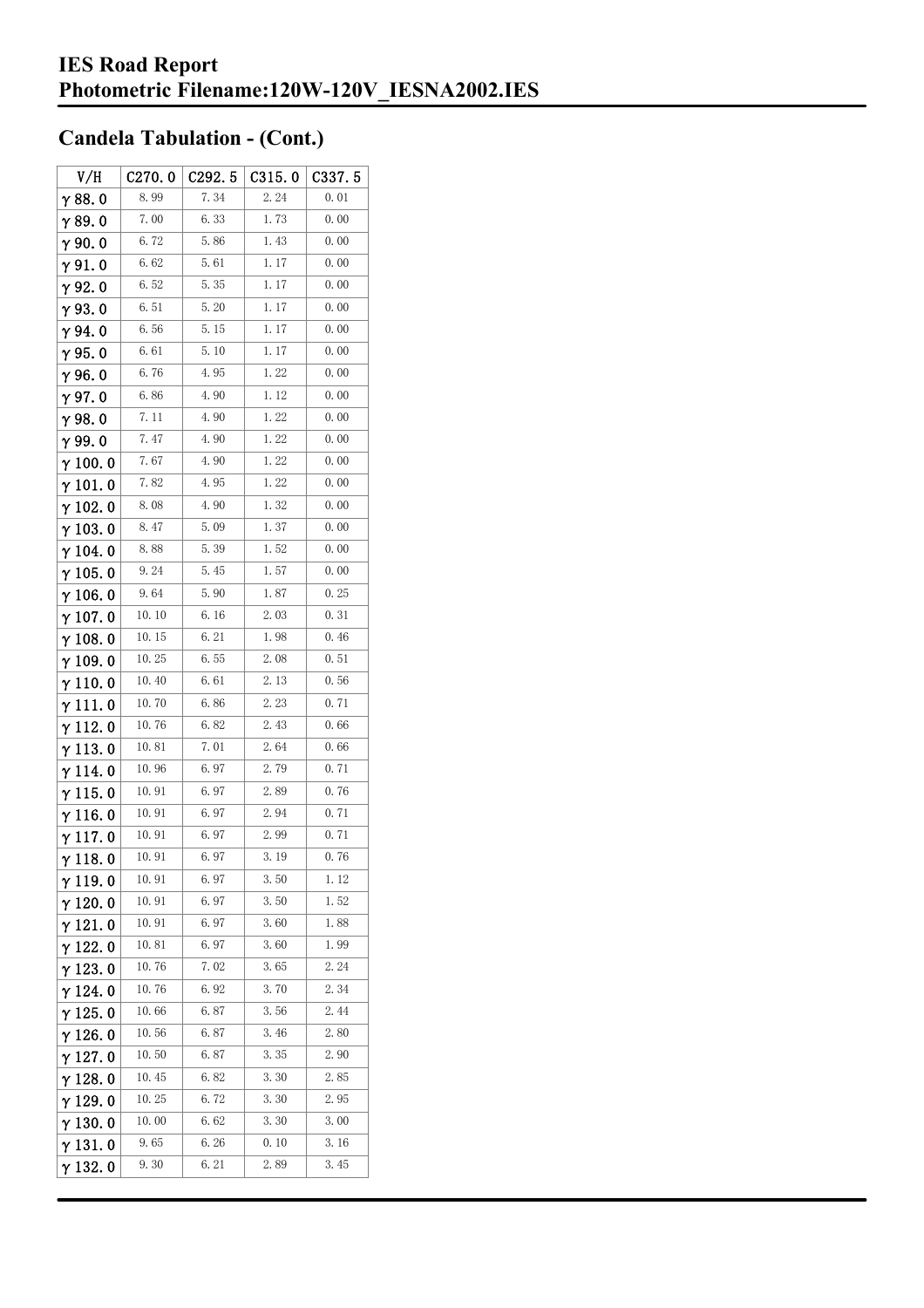| V/H             | C270.0 | C292.5 | C315.0 | C337.5 |
|-----------------|--------|--------|--------|--------|
| $\gamma$ 133.0  | 9.14   | 5.96   | 2.99   | 3.51   |
| γ134.0          | 9.04   | 5.91   | 3.05   | 3.76   |
| $\gamma$ 135.0  | 8.79   | 5.81   | 3.05   | 3.82   |
| $\gamma$ 136.0  | 8.74   | 5.81   | 3.10   | 4.02   |
| $\gamma$ 137. 0 | 8.69   | 5.76   | 3.20   | 4.02   |
| $\gamma$ 138. 0 | 8.49   | 5.76   | 3.20   | 4.02   |
| γ139.0          | 8.48   | 5.80   | 3.30   | 4.27   |
| $\gamma$ 140. 0 | 8.38   | 5.61   | 3.35   | 4.43   |
| γ141.0          | 8.23   | 5.45   | 3.35   | 4.43   |
| $\gamma$ 142. 0 | 8.18   | 5.16   | 3.35   | 4.48   |
| $\gamma$ 143.0  | 7.88   | 4.90   | 3.45   | 4.48   |
| $\gamma$ 144. 0 | 7.88   | 4.80   | 3.65   | 4.48   |
| $\gamma$ 145. 0 | 7.83   | 4.70   | 3.80   | 4.48   |
| $\gamma$ 146.0  | 7.68   | 4.59   | 3.81   | 4.48   |
| $\gamma$ 147. 0 | 7.53   | 4.59   | 4.06   | 4.48   |
| $\gamma$ 148. 0 | 7.47   | 4.54   | 4.37   | 4.48   |
| $\gamma$ 149. 0 | 7.33   | 4.54   | 4.52   | 4.53   |
| $\gamma$ 150. 0 | 7.27   | 4.54   | 4.77   | 4.53   |
| $\gamma$ 151.0  | 7.17   | 4.54   | 5.02   | 4.73   |
| γ 152. 0        | 6.72   | 4.54   | 5.23   | 4.74   |
| $\gamma$ 153. 0 | 6.57   | 4.54   | 5.28   | 4.79   |
| $\gamma$ 154. 0 | 6.27   | 4.54   | 5.38   | 5.04   |
| $\gamma$ 155. 0 | 5.91   | 4.64   | 5.48   | 5.19   |
| $\gamma$ 156. 0 | 5.76   | 4.84   | 5.53   | 5.20   |
| $\gamma$ 157. 0 | 5.71   | 5.00   | 5.53   | 5.20   |
| $\gamma$ 158.0  | 5.66   | 5.00   | 5.53   | 5.30   |
| $\gamma$ 159. 0 | 5.66   | 5.10   | 5.68   | 5.30   |
| $\gamma$ 160.0  | 5.81   | 5.20   | 5.74   | 5.35   |
| $\gamma$ 161. 0 | 5.96   | 5.25   | 5.93   | 5.30   |
| $\gamma$ 162.0  | 5.96   | 5.30   | 6.04   | 5.35   |
| $\gamma$ 163. 0 | 6. 11  | 5.30   | 6.14   | 5.35   |
| $\gamma$ 164. 0 | 6.06   | 5.45   | 6.19   | 5.50   |
| $\gamma$ 165.0  | 6.06   | 5.50   | 6.19   | 5.55   |
| $\gamma$ 166.0  | 6.11   | 5.65   | 6.14   | 5.50   |
| $\gamma$ 167. 0 | 6.36   | 5.75   | 6.60   | 5.50   |
| $\gamma$ 168.0  | 6.51   | 5.95   | 6.99   | 6.00   |
| $\gamma$ 169.0  | 6.77   | 6.31   | 7.21   | 6.77   |
| $\gamma$ 170.0  | 6.87   | 6.56   | 7.51   | 7.22   |
| $\gamma$ 171.0  | 7.07   | 6.66   | 7.56   | 7.48   |
| $\gamma$ 172.0  | 7.27   | 6.86   | 7.71   | 7.54   |
| $\gamma$ 173.0  | 7.47   | 6.87   | 7.67   | 7.69   |
| $\gamma$ 174. 0 | 7.58   | 7.01   | 7.67   | 7.69   |
| $\gamma$ 175. 0 | 7.62   | 7.22   | 7.77   | 7.74   |
| $\gamma$ 176.0  | 7.63   | 7.51   | 7.97   | 7.74   |
| γ177.0          | 7.58   | 7.62   | 7.92   | 7.74   |